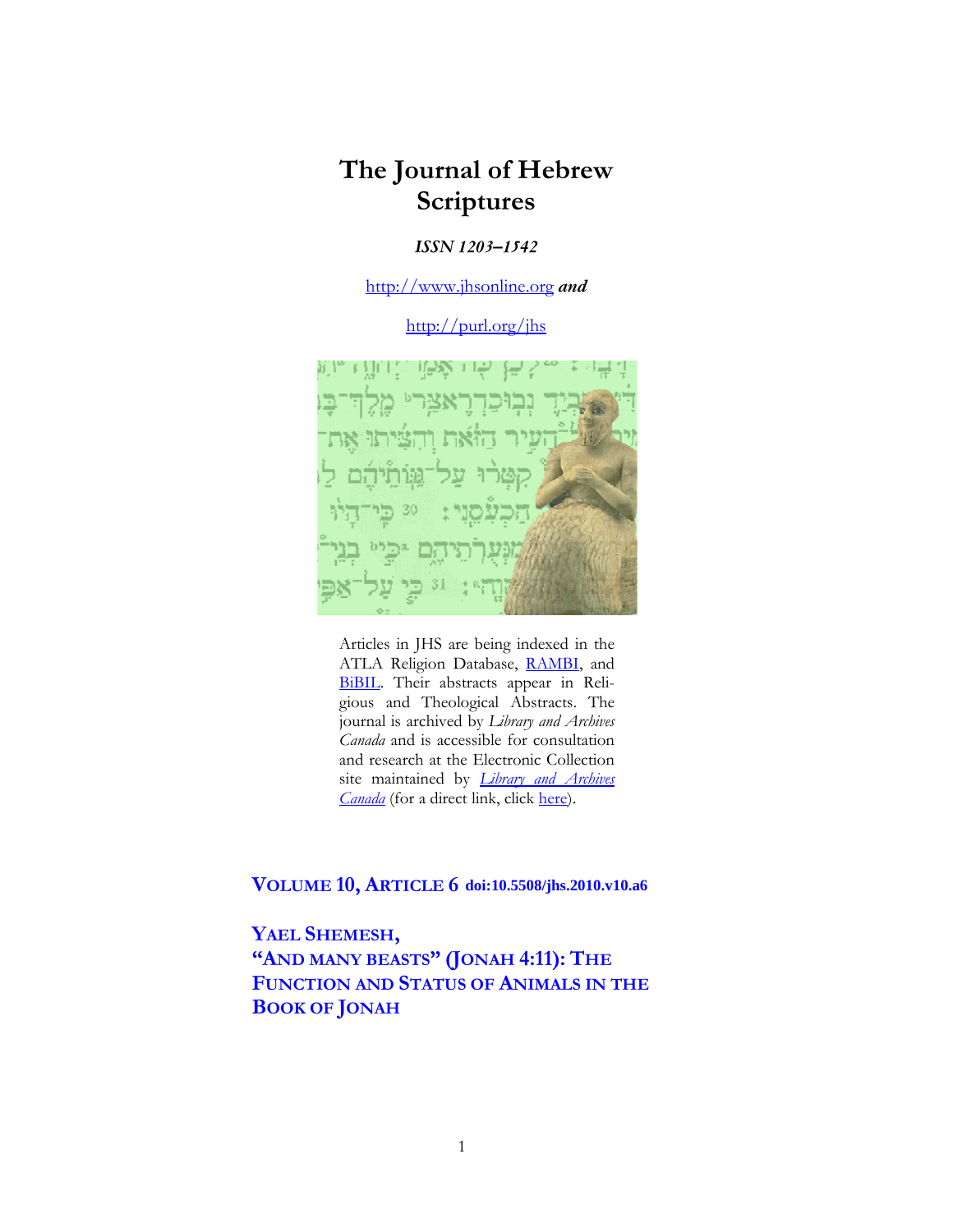## **"AND MANY BEASTS" (JONAH 4:11): THE FUNCTION AND STATUS OF ANIMALS IN THE BOOK OF JONAH**

## YAEL SHEMESH BAR ILAN UNIVERSITY

#### **1. INTRODUCTION**

 $\overline{a}$ 

The book of Jonah concludes with the Lord's rhetorical question to Jonah, which embodies his strong rebuke of the errant prophet: "And should not I pity Nineveh, that great city, in which there are more than a hundred and twenty thousand persons who do not know their right hand from their left, and many beasts?" (Jonah 4:11).[1](#page-1-0)

<span id="page-1-0"></span><sup>&</sup>lt;sup>1</sup> Scholars are almost unanimous in reading this as a rhetorical question. A prominent exception is Alan Cooper ("In Praise of Divine Caprice: The Significance of the Book of Jonah," P.R. Davies and D.J.A. Clines [eds.], *Among the Prophets: Language, Image, and Structure in the Prophetic Writings* [JSOTSup, 144; Sheffield: JSOT, 1993], 144–63 [158]), who takes it for a declarative statement: "As for me, I do not care about Nineveh." He was followed by P. Guillaume, "The End of Jonah is the Beginning of Wisdom," *Bib* 87 (2006), 243–50. For rebuttals of Cooper's reading, see: G.M. Landes, "Textual 'Information Gaps' and 'Dissonances' in the Interpretation of the Book of Jonah," R. Chazan, W.W. Hallo and L.H. Schiffman (eds.), *Ki Baruch Hu: Ancient Near Eastern, Biblical, and Judaic Studies in Honor of Baruch A. Levine* (Winona Lake, Indiana: Eisenbrauns, 1999), 273-93 (91, n. 44); E. Ben Zvi, *Signs of Jonah: Reading and Rereading in* Ancient Yehud (JSOTSup, 367; London: Sheffield Academic Press, 2003), 14, n. 1.

Ben Zvi (*Signs of Jonah*, 28; "Jonah 4:11 and the Metaprophetic Character," *JHS* 9 [2009]; available at **http://www.jhsonline.org**) proposes a sophisticated interpretation based on a "double-ending." In the world of the story and Jonah son of Amittai, who prophesied about the expansion of Israel during the reign of Jeroboam II (2 Kgs 14:25)—more than a century before the destruction of Nineveh—the Lord took pity on Nineveh, as reflected in various details of the plot (chapters 3–4). In this context, the story concludes, quite naturally, with a rhetorical question. But after the lapse of several centuries, the later Persian-period literati for whom the work was written could read the verse on two levels: in addition to the rhetorical question, they also heard a declaration that ultimately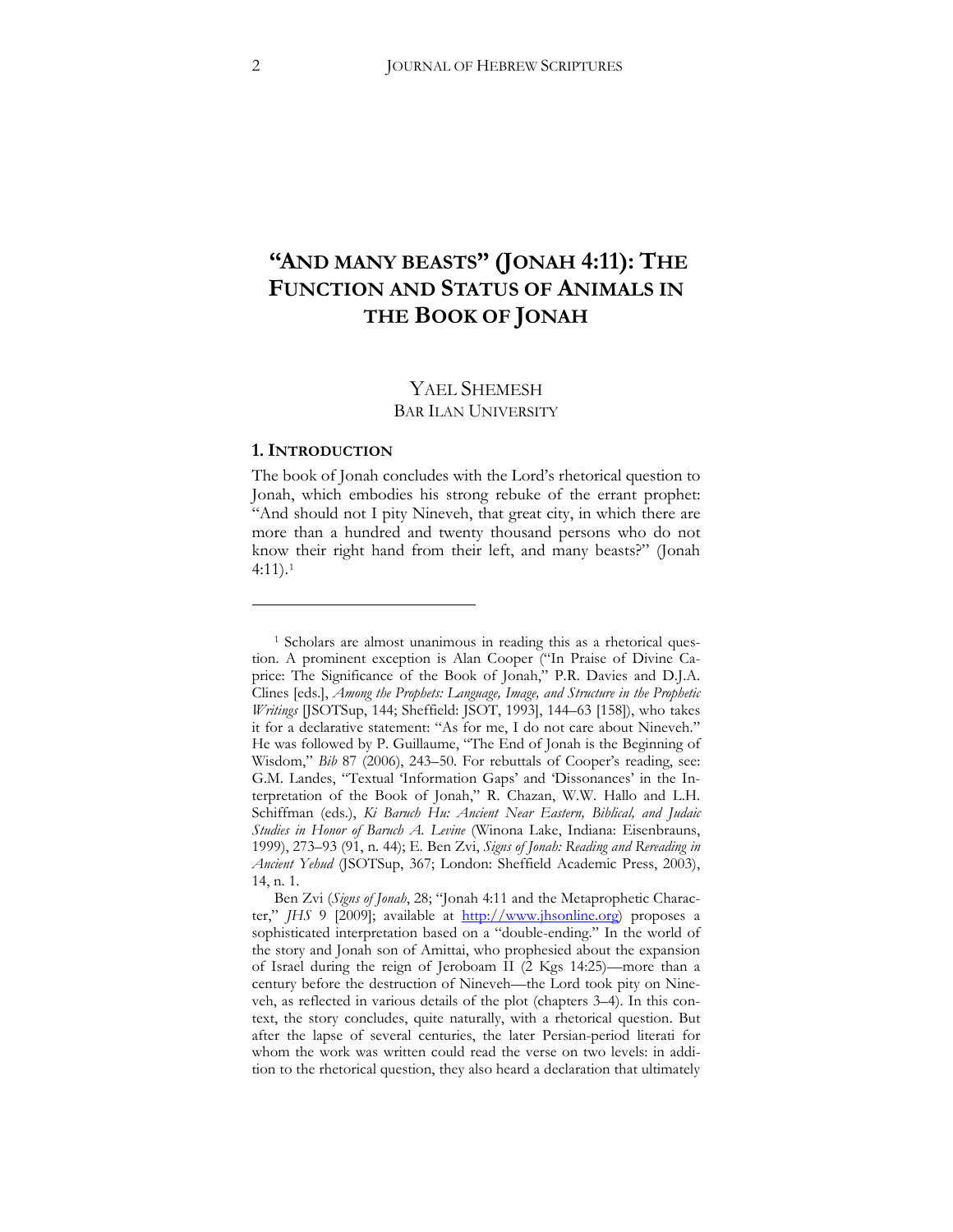The very last words—"and many beasts"—indicate that divine mercy transcends human beings and includes animals as well.[2](#page-2-0) Just how indigestible this idea is to an anthropocentric worldview is reflected in the traditional readings that alter its meaning and take "and many beasts" to mean the human inhabitants of Nineveh. As Rashi writes: "*And many beasts:* adults with the intelligence of beasts, in that they do not know who created them." According to Deuteronomy Rabbah, "many beasts" alludes to the evildoers among the citizens of Nineveh: "*And should not I pity Nineveh in which there are more than a hundred and twenty thousand persons*: These are the righteous. *And many beasts:* These are the wicked, whose deeds are like those of beasts."[3](#page-2-1)

Among modern scholars, too, some do not read compassion for animals into this verse. John A. Miles, who reads the story as a parody, does not strip the expression of its plain meaning, but understands it as a witticism by the Lord:

The last line in particular, with its closing words , "plus the many animals," must surely prompt a smile; for if Jonah is foolish in his resentment, the Ninevites, dressing their animals in sackcloth and forcing them to fast, have been foolish in their repentance. God concedes this much to Jonah.[4](#page-2-2)

These interpretations fit in with the fact that many of the most influential Western thinkers throughout the centuries left animals beyond the pale of their moral concerns, as the following short survey makes clear.

In the first century, Paul maintained that the Torah's prohibition on muzzling a threshing ox (Deut 25:4) does not stem from concern for animals but has an anthropocentric motive:

For it is written in the law of Moses, "You shall not muzzle an ox when it is treading out the grain." Is it for oxen that God is

<u>.</u>

the Lord would not forgive Nineveh and would consign the city to destruction at the end of the seventh century BCE—a historical datum of which they were well aware. In the present article I relate only to the world of the narrative itself, for which the ultimate fate of the Assyrian Empire is beyond the historical horizon. Nor do I believe that the historical fall of the great city detracts from the message of the story, which is that the Lord pities Nineveh after its citizens repent; but this does not guarantee, of course, that He will not destroy it in the future, in different circumstances, as retribution for its sins.

<span id="page-2-0"></span><sup>2</sup> ʤʮʤʡ 'beast' is a collective term for all four-footed creatures (see 1 Kgs 5:13 [4:33]). Although it usually relates to domestic animals, we also find expressions like "beasts of the field" (1 Sam 17:44, Joel 1:20), "beasts of the forest" (Mic 5:7 [8]), and simply "beasts" (Deut 32:24).

<span id="page-2-1"></span><sup>3</sup> Deut. Rabbah (ed. Lieberman), *Vezot haberakhah*. See also *Kohelet Rabbah* 3` *Tanhuma* (ed. Buber), *Vezot haberakhah* 5.

<span id="page-2-2"></span>4 J.A. Miles, "Laughing at the Bible: Jonah as Parody," *JQR* 65 (1974–  $(75)$ , 168-81  $(180)$ .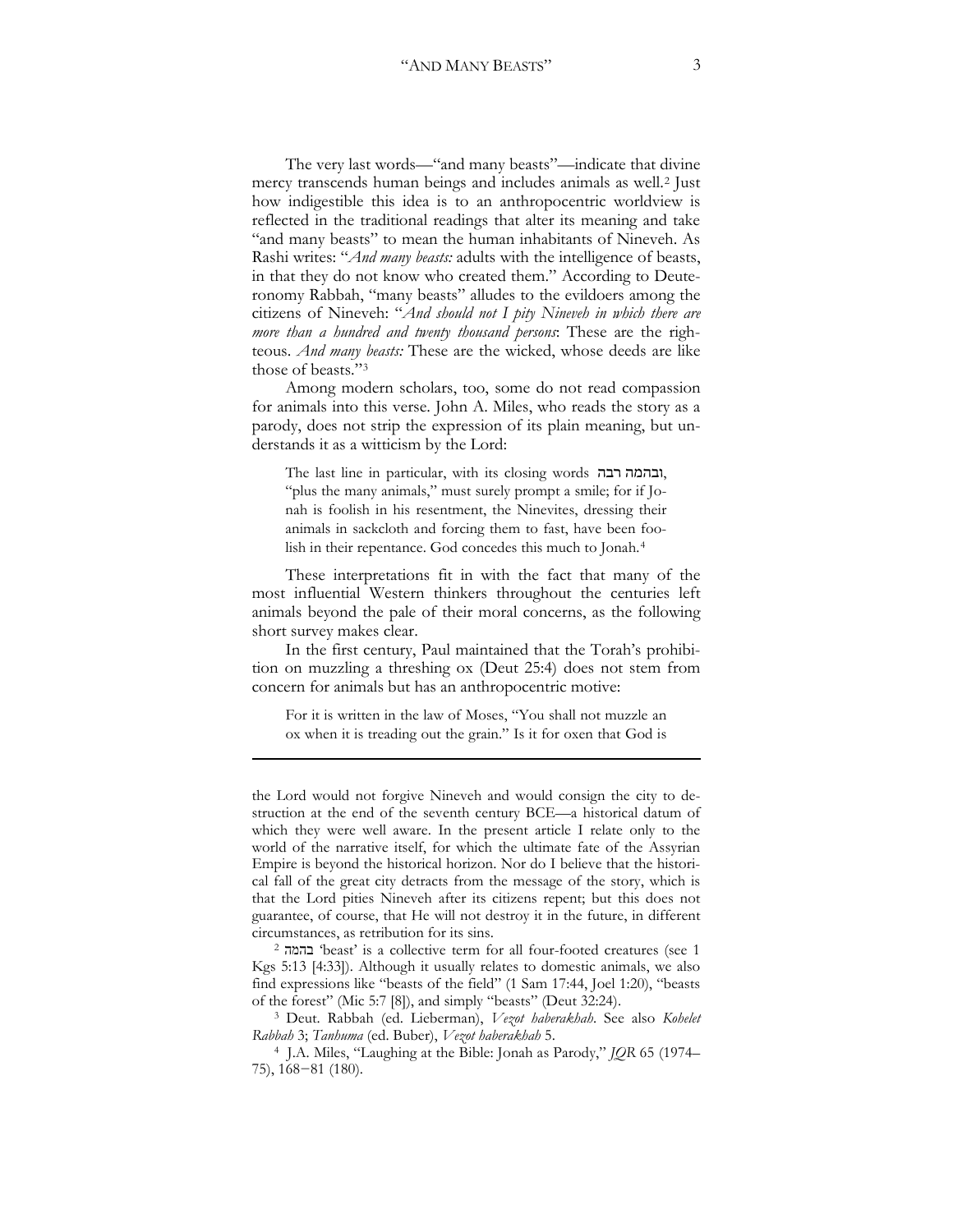concerned? Does He not speak entirely for our sake? It was written for our sake, because the plowman should plow in hope and the thresher thresh in hope of a share in the crop.<sup>[5](#page-3-0)</sup>

In the thirteenth century, Aquinas asked "whether irrational creatures ought to be loved out of charity?" and replied in the negative, in part because we have no sense of friendship with them.[6](#page-3-1)

The idea that nonrational creatures do not merit moral consideration was widespread during the Enlightenment and was given extreme expression by Descartes (1596–1650). In line with his famous *cogito ergo sum,* "I think, therefore I am,"[7](#page-3-2) only man is a "thinking being"; animals are not. He viewed animals as automatons incapable of conscious states, including a sense of pain. Because they are only "machines," they are not worthy of (nor do they need) moral consideration.[8](#page-3-3) Immanuel Kant (1724–1804), too, argued that "all animals exist only as means, and not for their own sakes, in that they have no self consciousness, whereas man is the end." Our obligations towards animals are really "indirect duties to humanity"; for example, to educate men against cruelty.<sup>[9](#page-3-4)</sup>

The anthropocentrism that excludes animals from the ethical domain casts light on the extent to which the final words of the book of Jonah, "and many beasts," are not self-evident and may even be unexpected. Nevertheless, not only is the idea that the Lord has compassion for animals expressed in the Bible,<sup>[10](#page-3-5)</sup> it is

 $\overline{a}$ 

<span id="page-3-4"></span><sup>9</sup> I. Kant, *Lectures on Ethics* (ed. by P. Heath and J.B. Schneewind; New York: Cambridge University Press, 1997), 212–13, on p. 212.

<span id="page-3-5"></span><sup>10</sup> For example, the reason for observing the Shabbat as given in the book of Exodus: "that your ox and your ass may have rest, and the son of your bondmaid and the alien may be refreshed" (Exod 23:12). From this we may infer that animals have needs that must be recognized and respected. This precept protects animals' right to a day of rest just as it protects the right of the weaker and exploited elements in human society. Similar sentiments are expressed in the book of Psalms: "Man and beast

<span id="page-3-1"></span><span id="page-3-0"></span><sup>&</sup>lt;sup>5</sup> 1 Cor 9:9–10.<br><sup>6</sup> T. Aquinas, *The Summa Theologica of Saint Thomas Aquinas* (trans. by fathers of the English Dominican Province; rev. by D.J. Sullivan; Chicago: Encyclopaedia Britannica, 1952), II, II, Question 25, article 3 (vol. 20, 502–503).

<span id="page-3-2"></span>R. Descartes, Discourse on Method and Meditations on First Philosophy (third edition; trans. by D.A. Cress; Indianapolis: Hackett, 1993), Part IV, 19.

<span id="page-3-3"></span><sup>&</sup>lt;sup>8</sup> Ibid., Part V, 31-33; a letter from Descartes to the Marquess of Newcastle, 23 November 1646, in Descartes: *Philosophical Letters* (trans. and ed. by A. Kenny; Minneapolis: University of Minnesota Press, 1981), 205–208 (esp. 207). For a survey of Descartes' position and its forlorn influence on the fate of animals in the experimental sciences, see: P. Singer, *Animal Liberation: A New Ethics for Our Treatment of Animals* (New York: Random House, 1975), 217–20.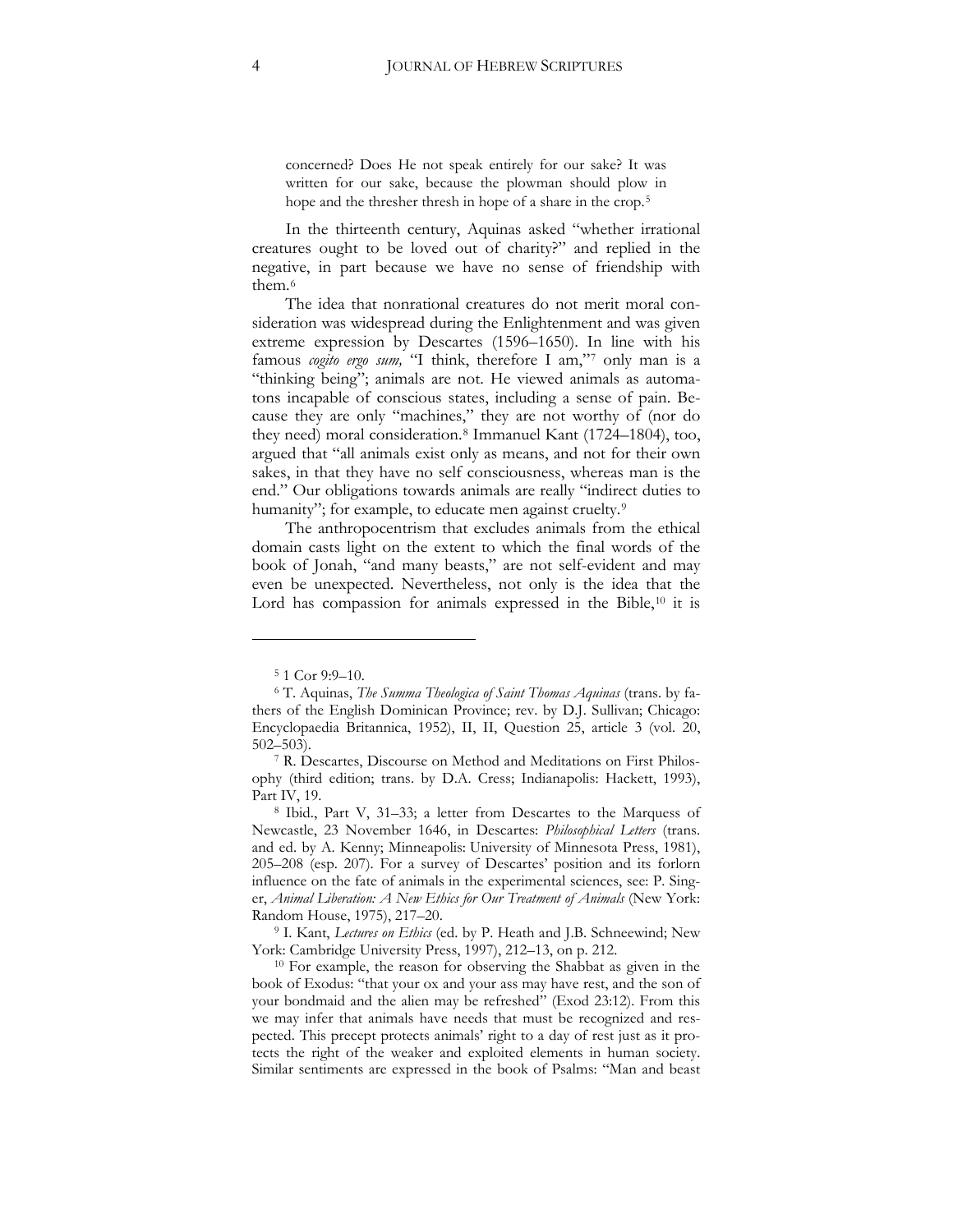particularly appropriate for the book of Jonah, in which animals play a prominent role, both as obedient agents of God and as members of a community who are partners in repenting and possibly also in shouting to the Lord. As I hope to show, in Jonah the portrayal of animals as divine agents, as well as the status indicated by the Lord's attitude towards them, plays both a literary and a theological role.

We begin with the portrayal of animals as divine emissaries throughout the Bible and especially in Jonah. Then we turn to how they are depicted in Jonah as members of a community and as full partners in the efforts to abrogate the divine decree against Nineveh. Finally, we see how they too are the object of divine mercy.

#### **2. ANIMALS AS AGENTS OF THE LORD**

<u>.</u>

#### **2.1 Animals as agents of the Lord in the Bible**

The book of Jonah is not the first to describe animals as emissaries of the Lord. The ram caught in the thicket, in the Binding of Isaac (Gen 22:13), is a helpless agent, a passive sacrifice, but also an essential part of the divine plan. Balaam's ass, whose mouth is opened by the Lord so that it can speak words of sense to its abusive master (Num 22:28–30), is an agent of a different type—a self-conscious being, unlike the ram. Whether the action performed by animals that fulfill the Lord's will is consistent with their nature, or at odds with it, they are always His deputies.

The functions of animals as divine agents can be divided into several categories, although a particular animal may belong in more than one category:[11](#page-4-0)

1. Animals as a miraculous sign or portent: The most impressive biblical miracles worked through animals are probably Balaam's talking ass (Num 22:28–30), Moses' staff that is transformed into a snake, as a sign to help him win the people's confidence (Exod 4:3), and Aaron's staff that is transformed into a serpent to impress Pharaoh (Exod 7:8–12). All three cases are breaches of natural law.

Thou savest, O Lord" (Ps 36:7 [6]); "for every beast of the forest is Mine, the cattle on a thousand hills. I know all the birds of the air, and all that moves in the field is Mine" (Ps 50:10-11); and especially "The Lord is good to all, and His compassion is over all that He has made" (Ps 145:9). See also B. Janowski, "Auch die Tiere gehören zum Gottesbund: Gott, Mensch und Tier im alten Israel," B. Janowski und P. Riede (Hrsg.), *Die Zukunft der Tiere: Theologische, ethische und naturwissenschafliche Perspektiven* (Stuttgart: Clawer Verl. 1999), 31–60 (esp. 38–40).

<span id="page-4-0"></span><sup>11</sup> For a different classification of the roles of animals in the Bible (not necessarily as agents of the Lord) see J.M. Sasson, *Jonah: A New Translation*  with Introduction, Commentary, and Interpretation (AB, 24B; New York: Doubleday, 1990), 144–46.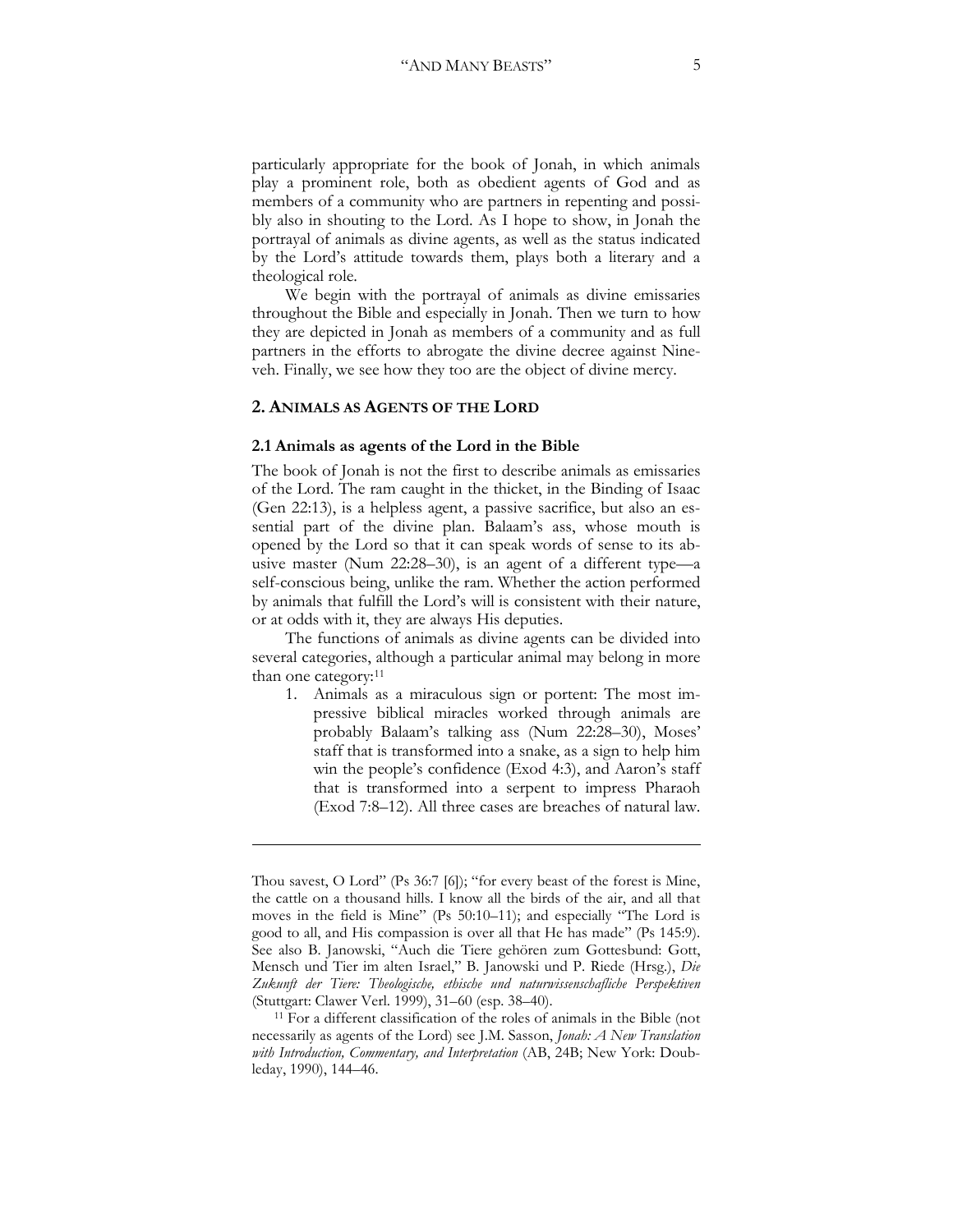But there is a difference between Balaam's ass, an animal that existed before the miracle and continued to exist afterwards, and the miraculous metamorphosis of the staffs into reptiles. The quail sent by the Lord to feed the Israelites are another miracle involving animals, though this time there is no gross deviation from natural law. In addition to their function of feeding the discontented people they also serve as a sign: "then you shall know that I am the Lord your God" (Exod 16:12).[12](#page-5-0) We could perhaps say that the dogs, who are merely following their nature when they lap up the water that contains Ahab's blood, are a sign that the Lord's pledge that the king will be punished measure for measure has been fulfilled (1 Kgs 21:19 and 22:38). Sometimes animals serve as a portent by acting contrary to their nature: the dogs that refrain from howling on the night before the Israelites' departure from Egypt (Exod 11:7), the lion that does not mangle the body of the man of God or kill his donkey (1 Kgs 13:28), and the lions that do not touch Daniel (Dan 6:23 [22]). Usually it is the Lord who takes the initiative to employ animals as a portent; but we find that the Philistines, too, employed animals to determine whether it was the God of Israel who had sent their troubles on them. They placed the Ark of the Covenant on a cart drawn by milch cows, who, contrary to their nature, took the road up to Beth-Shemesh, lowing as they went but turning neither to the left or right, even though they had been separated from their calves (1 Sam 6:12).

2. Animals that serve a didactic purpose: the instruction "Consecrate to me all the first-born; whatever is the first to open the womb among the people of Israel, both of man and of beast, is mine" (Exod 13:2) has an educational purpose: reminding the Israelites of the Plague of the Firstborn, which struck only the Egyptians and from which the Israelites and their animals were spared: "And when in time to come your son asks you, 'What does this mean?' you shall say to him, 'By strength of hand the Lord brought us out of Egypt, from the house of bondage'" (ibid. v 14; cf. Num 8:17). Balaam's ass, who, unlike its master, sees the angel of the Lord and reproves the prophet for his abusive treatment (Num 22:25–30), also serves a didactic purpose: through the contrasting analogy between animal and master, which makes a laughingstock of the master, the story teaches that it is God Who gives all creatures their ability to see and that it was

<span id="page-5-0"></span><sup>12</sup> The plant world, too, is represented in this category when Aaron's staff blossoms (Num 17:23 [8]).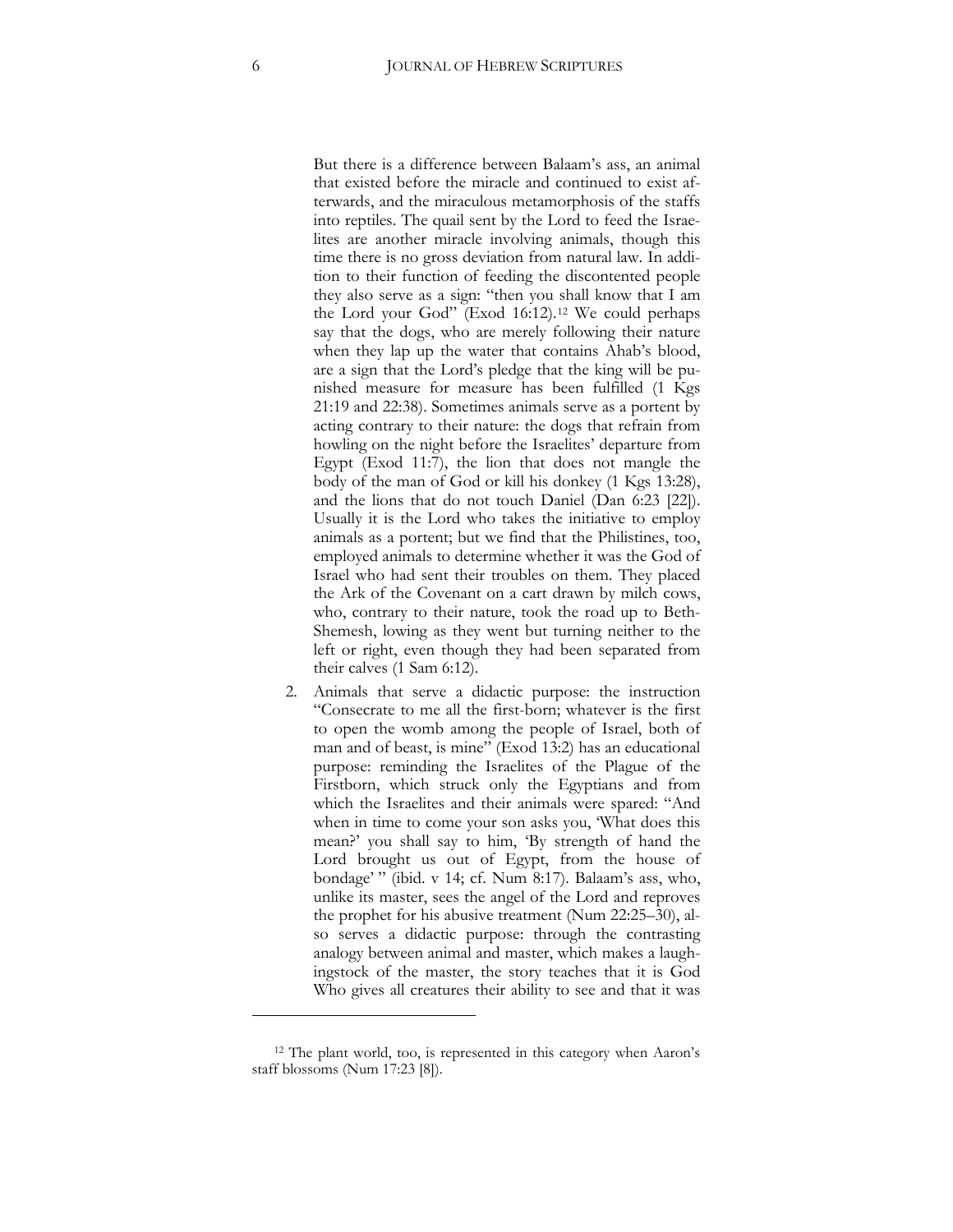not through his own powers that Balaam achieved his miraculous visions.

- 3. Animals as a means of punishment: Often animals are the means by which the Lord or his prophet exacts punishment. Several of the plagues in Egypt involve animals: the frogs (Exod 8:1–2 [5–6]), the lice (vv 12–14 [16–17]), the swarming insects or wild beasts (vv 17–20 [21–24]), and the locust (10:4–6 and 12–15).[13](#page-6-0) The Lord dispatches fiery serpents to slay some of the people in the wilderness (Num 21:6).[14](#page-6-1) A lion kills the man of God who violated the divine ban on dining in Bethel (1 Kgs 13:24). Another lion mauls one of the sons of the prophets who refuses to comply with his comrade's request to strike him (1 Kgs 20:36). The Lord dispatches lions against the settlers of Samaria because they do not fear Him (2 Kgs 17:25). Elisha's curse, uttered in the name of the Lord, causes two she-bears to mangle 42 children who mocked him (2 Kgs 2:24). The horses that trample Jezebel's corpse are unknowingly executing the divine sentence on her (2 Kgs 9:33, and see v 37). In a number of passages dogs and birds serve as means of divine punishment by eating the corpses of dead transgressors.[15](#page-6-2) A similar formula relates to the birds of heaven and the animals of the earth.[16](#page-6-3) Birds as a means of retribution are also found in a didactic parable: "The eye that mocks a father and scorns to obey a mother will be picked out by the ravens of the valley and eaten by the vultures" (Prov 30:[17](#page-6-4)).<sup>17</sup>
- 4. Animals as a means of salvation and deliverance: The Lord employs a plague of hornets to subdue the Canaanite nations before the Israelites (Exod 23:28; Deut 7:20; Josh 24:12). Ravens provide Elijah with his twice-daily ration of bread and meat when he takes refuge in Wadi

<span id="page-6-0"></span><sup>13</sup> See also Deut 28:38–39, 42, where locusts, worms, and crickets will punish the Israelites if they sin. For a description of locusts as a divine mode of punishment see Joel 1.<br><sup>14</sup> See Jer 8:17: " 'For behold, I am sending among you serpents, ad-

<span id="page-6-1"></span>ders which cannot be charmed, and they shall bite you,' says the Lord"; Amos 9:3: "Though they hide from my sight at the bottom of the sea, there I will command the serpent, and it shall bite them."  $15 \tcdot 1 \tcdot \tcdot 15:1$ : 16:4; 21:24; Jer 15:3.

<span id="page-6-3"></span><span id="page-6-2"></span><sup>&</sup>lt;sup>16</sup> Deut 28:26; Jer 7:33; 16:4; 19:7; 34:20; Ezek 29:5; 32:4. Ezekiel includes "evil beasts" among the string of punishments that the Lord will

<span id="page-6-4"></span>dispatch against the people (Ezek 5:17 and 14:21).<br><sup>17</sup> This, incidentally, illustrates one of the principles of commensurate retribution—punishment of the sinning organ. See Y. Shemesh, "Punishment of the Offending Organ in Biblical Literature," *VT* 55 (2005), 343– 65 (363).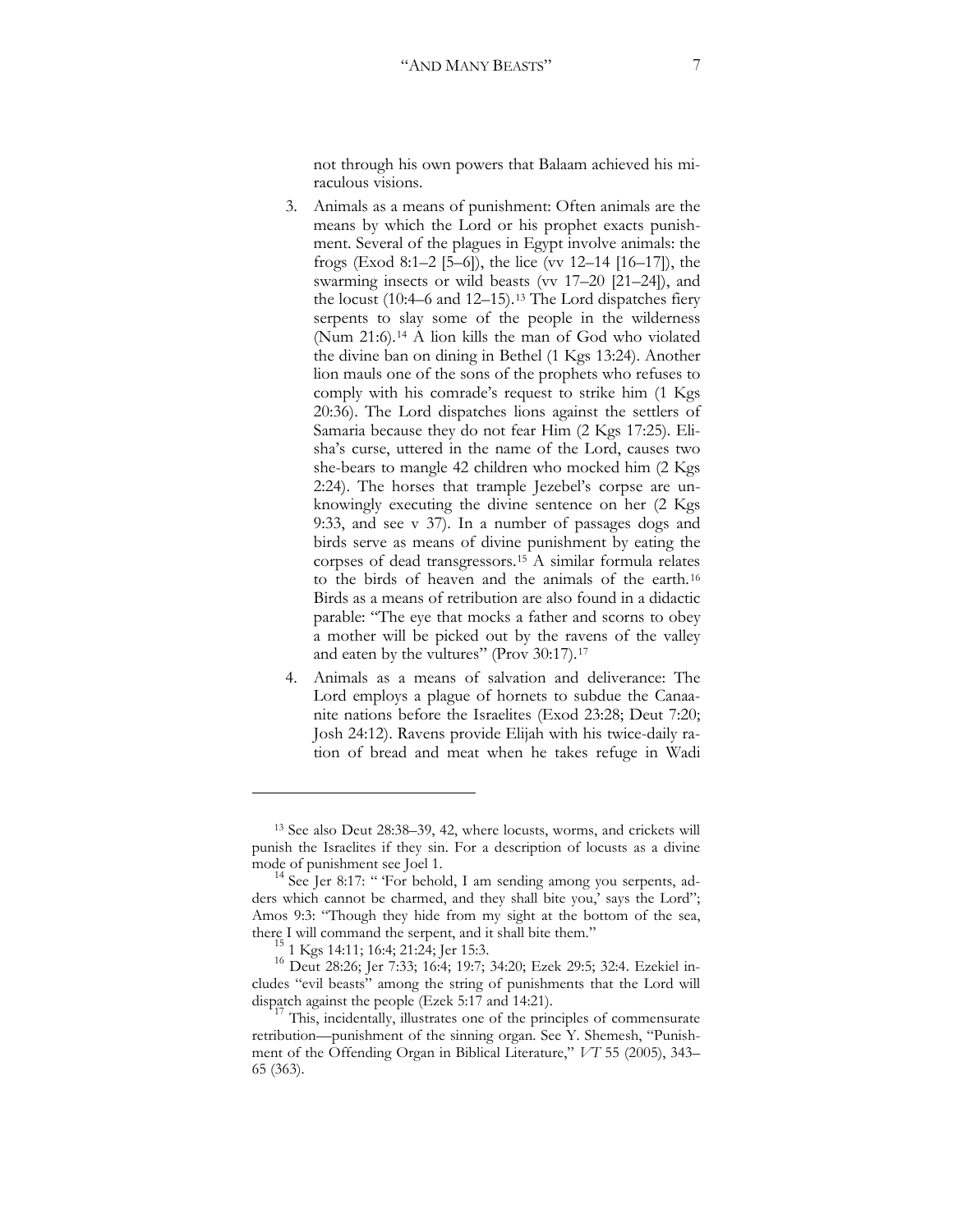Cherith (1 Kgs 17:6).[18](#page-7-0) Heavenly animals, too, are enlisted, like the horses (and chariot) of fire that protect Elisha against the Aramean troop (2 Kgs 6:17).[19](#page-7-1)

Despite the many functions played by animals as divine agents in the Bible, there is no story in which such animals evince any degree of independence, such as that enjoyed by the fox in the Sumerian legend of Enki and Ninhursag. A fox is there the gods' envoy to bring Ninhursag before them, having volunteered for the mission in return for a suitable reward.[20](#page-7-2) In the Bible, including the book of Jonah, animals that serve as agents of the Lord are totally subordinate to Him and do not ask to be compensated for their services.

#### **2.2 Animals as agents of the Lord in the book of Jonah**

The book of Jonah portrays the actions of the great fish as implementations of divine decrees: the Lord "appoints it" to swallow up Jonah (2:1 [1:17]), just as He later "appoints" the gourd, the worm, and the east wind (4:6–8). More important, the fish obeys when the Lord tells it to vomit Jonah out: "And the Lord spoke to the fish, and it vomited out Jonah upon the dry land" (2:11 [10]). Jonah and the fish are the only creatures addressed by the Lord in this story.[21](#page-7-3) But unlike Jonah, who must be spoken to a second time before he

<span id="page-7-0"></span><sup>18</sup> In the apocryphal book of 2 Baruch (77:19–26 and 87:1), Baruch employs an eagle (or vulture) to carry missives to the tribes; he enjoins it not to tarry and reminds it of the dove sent out by Noah after the flood, of the ravens that fed Elijah at the Lords' behest, and of the bird that served Solomon and flew wherever he commanded. The story of ravens who feed a holy man is also found in Christian legends (no doubt influenced by the story of Elijah) about St. Paul in the wilderness, to whom a raven brings bread every day. See H. Waddell, *The Desert Fathers* (trans. from the Latin with an Introduction; London: Constable, 1977 [1936]), 48.

<span id="page-7-1"></span><sup>&</sup>lt;sup>19</sup> A fiery chariot and fiery horses are involved in Elijah's ascent to heaven in the whirlwind (2 Kgs 2:11), too. The horses of Zechariah 1:8, too, are undoubtedly celestial horses ridden by the angels sent to scout the land. Especially close to the role of the fiery horses in the siege of Dothan  $(2$  Kgs 6:17) is the account in 2 Maccabees  $(3:25; 10:29; 11:8)$  of celestial horsemen mounted on celestial horses who ride to deliver Israel from its Greek foes.

<span id="page-7-2"></span><sup>20</sup> "Enki and Ninhursag: A Paradise Myth," J.B. Pritchard (ed.), *Ancient Near Eastern Texts Relating to the Old Testament [=ANET]* (Princeton: Prin-

<span id="page-7-3"></span>ceton University Press, 1969), 40. <sup>21</sup> 1:1: "Now the word of the Lord came to Jonah the son of Amittai, saying"; 3:1 "Then the word of the Lord came to Jonah the second time, saying." In 4:9 and 10 we find the same formula used for the fish: "God/the Lord said [to Jonah]."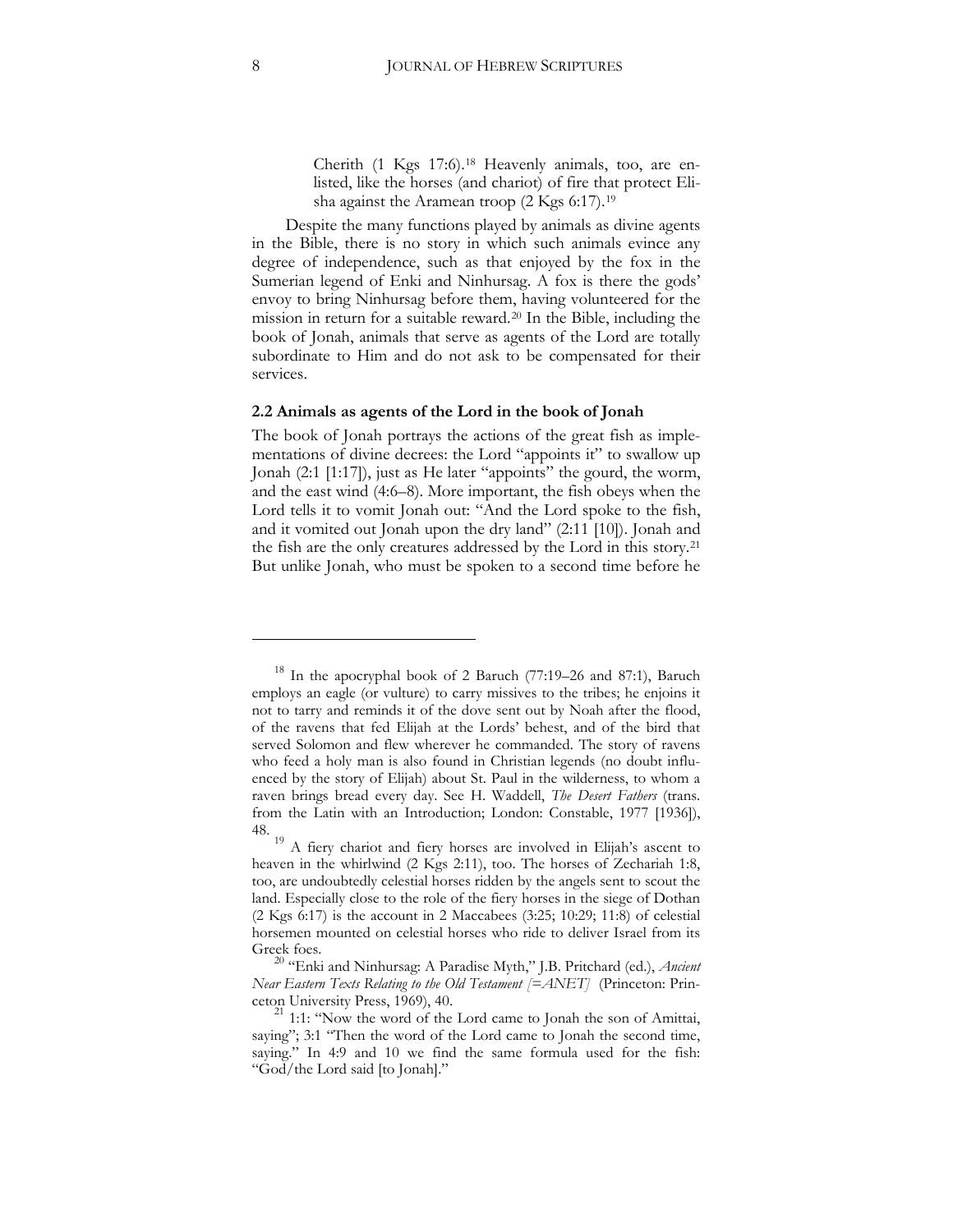performs his mission ("Then the word of the Lord came to Jonah the second time, saying" [3:1]), the fish complies the first time.[22](#page-8-0)

Perhaps the text is picking up on Jonah's act of prayer— "Then Jonah prayed to the Lord his God from the belly of the fish. He said (יאמר)" (2:2–3 [1–2])—when it employs the same root אמר in the context of the Lord's deliverance of Jonah: "The Lord spoke (ויאמר) to the fish ..." (2:11 [10]). This reinforces the link between the prayer and the divine response, measure for measure.

The great fish that swallows Jonah seems to fit into all of the categories listed above. The miracle of Jonah's being swallowed, spending three days inside the fish, and then being vomited up on the shore, safe and sound, turns the episode (for both Jonah and readers) into a sign of divine involvement in everything that happens. The fish serves both as a means to punish the prophet, who, trying to evade his mission, finds himself trapped helplessly in its bowels for three days, and as a "life raft" that saves him from drowning.[23](#page-8-1) Most of all, Jonah's adventure with the fish promotes the moral lesson of the story, as I shall try to show below. The worm, which is also an agent of God, serves only a didactic function, teaching both the prophet and readers that the Lord governs all His creatures and that having compassion for every living being is a virtue.

The *Tales of the Prophets* by al-Kisa'i, a medieval Arabic collection of popular interpretations of the narratives of the Old and New Testaments,[24](#page-8-2) retells the story of Jonah with significant changes and extensive homiletic additions.[25](#page-8-3) In this version the role of animals as divine agents is developed at length and several of them actually speak. Among other new details we learn that when Jonah ran away he took his property and family with him, only to lose his belongings and be separated from his wife and two sons during his flight. The account of the loss of the older son, kid-

 $22$  In the Bible, the only other animal to whom God speaks is the ser-

<span id="page-8-1"></span><span id="page-8-0"></span>pent in Eden, whom God addresses to curse (Gen 3:14).<br><sup>23</sup> On the fish as a means of rescue see D. Stuart, *Hosea-Jonah* (WBC<br>31; Waco, Texas: Word Books, 1987), 438.

<span id="page-8-2"></span>The author's name is in fact unknown and his date in dispute. See T. Nagel, "Kişaş al-Anbiyā'," Encyclopaedia of Islam (2<sup>nd</sup> ed; ed. by P. Bearman et al., Brill, 2010). Brill Online. Last accessed 19 April 2010 http://www.brillonline.nl/subscriber/entry?entry=islam\_SIM-4401; idem, "al-Kisā'ī, Sāhib Kişaş al-Anbiyā'," *Encyclopaedia of Islam*; ibid, [http://www.brillonline.nl/subscriber/uid=1433/entry?entry=islam\\_SIM-](http://www.brillonline.nl/subscriber/uid=1433/entry?entry=islam_SIM-4398)

[<sup>4398.</sup>](http://www.brillonline.nl/subscriber/uid=1433/entry?entry=islam_SIM-4398) I would like to thank my friend Dr. Livnat Holtzman from the department of Arabic in Bar-Ilan University for her help with these refer-

<span id="page-8-3"></span>Al-Kisa<sup>2</sup>i, Muhammad ibn 'Abd Allah, *Tales of the Prophets (Qisas al-anabiyā*), (trans. from the Arabic by W.M. Thackston Jr.; Chicago: Great Books of the Islamic World, 1997), 321–26 (tale 85: "Jonah son of Matthew").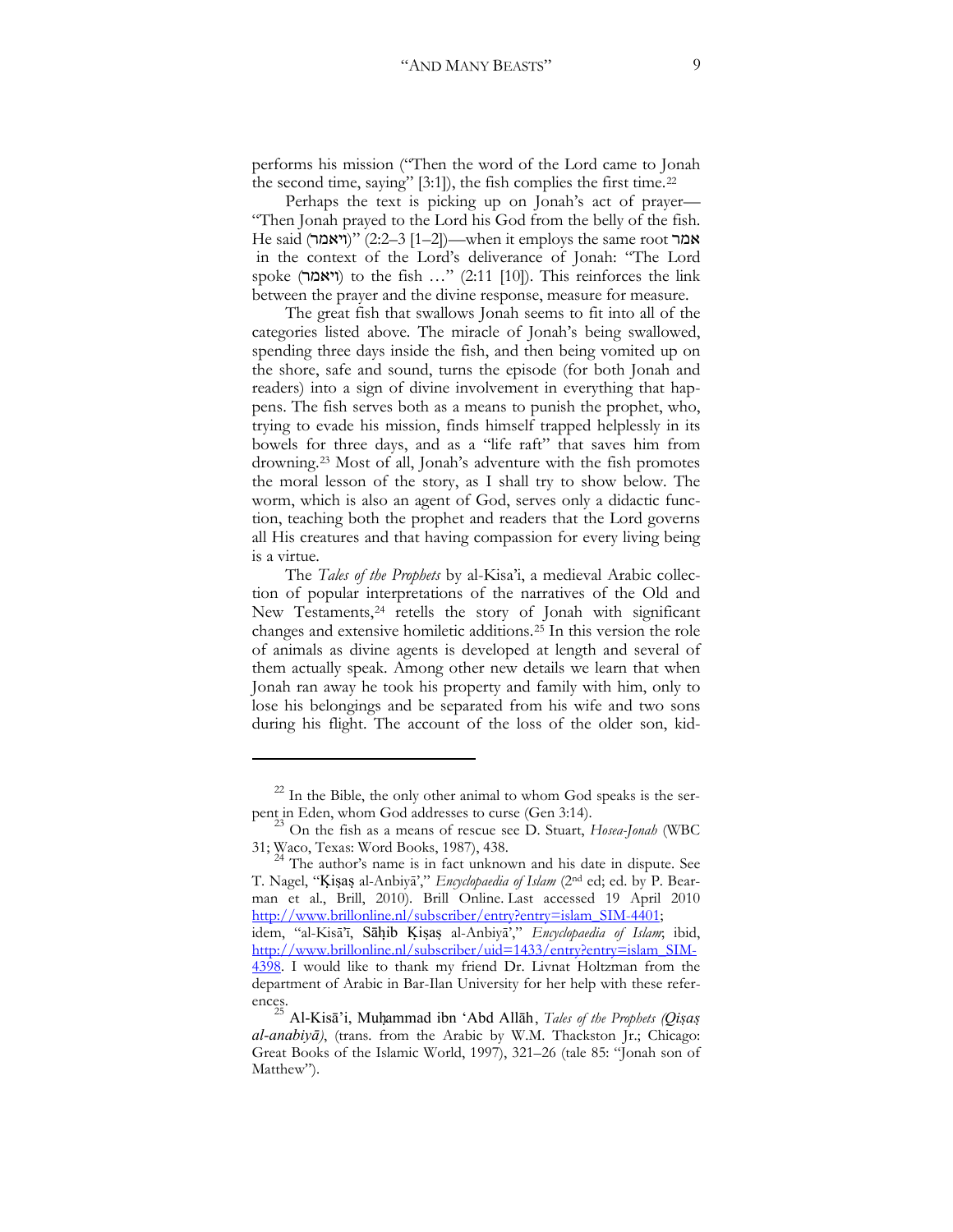napped by a wolf, is relevant for us. When Jonah sets out in pursuit the wolf turns to him and says, intelligibly: "Jonah, turn back from me, for I am commanded to do so."[26](#page-9-0) The fish, too, addresses Jonah before swallowing him, "Jonah, I have come from India in search of you."<sup>[27](#page-9-1)</sup> After the fish vomits up Jonah, who is utterly exhausted and reduced to skin and bones, the Lord sends a gazelle to nurse him, as a mother does a child.[28](#page-9-2) After Jonah completes his mission he is reunited with his family. He discovers his older son in the care of a shepherd, who tells him that a wolf had brought him the boy and informed him, "in an eloquent tongue," that he was receiving the child in trust from God.[29](#page-9-3)

But the biblical account is marvelous enough without al-Kisa'i's homiletic expansions. It is easy to understand how the extraordinary incident of Jonah's being swallowed by a huge fish, remaining in its bowels for three days, and returning to dry land hale and hearty has captured readers' imagination and made Jonah one of the best-known biblical tales for the general public. Scholars who want to focus on the book's theological message complain about what they consider to be the excessive attention directed to this one episode. As G. Campbell Morgan put it wittily, "Never mind the fish. Men have been looking so hard at the great fish that they have failed to see the great God."[30](#page-9-4) Leslie C. Allen, who quotes Morgan and agrees, adds, "but obviously a subject that takes up only three verses out of a total forty-eight can hardly be regarded as the narrator's main concern."[31](#page-9-5)

As I will try to show below, however, the huge fish and tiny worm are devices employed by the narrator and by the Lord (as a literary character) to convey a better understanding of the Lord's essence and ways, and of His governance of the entire earth. Hence (pace Morgan) interest in them does not conflict with interest in the Lord Himself.

Jonah's encounter with the great fish and survival in its gut have long been a topic of debate between those who accept the historicity of the story and those who reject the possibility of such a miracle and frequently mock the naiveté of the believers in this "fish story." One method employed by those who hold the story to

 $\frac{26}{27}$  Ibid., 322.<br>  $\frac{27}{28}$  Ibid., 323–24.<br>
Bid., 324.

<span id="page-9-4"></span><span id="page-9-3"></span><span id="page-9-2"></span><span id="page-9-1"></span><span id="page-9-0"></span><sup>&</sup>lt;sup>29</sup> Ibid., 326.<br><sup>30</sup> G.C. Morgan, *The Minor Prophets: The Men and their Message* ([Westwood, N.J.]: Revell, [1960]), 69.<br><sup>31</sup> L.C. Allen, *The Book of Joel, Obadiah, Jonah and Micha* (NICOT; Grand

<span id="page-9-5"></span>Rapids: Eerdmans, 1976), 192. See also the complaint by T.E. Fretheim, (*The message of Jonah: A Theological Commentary* [Minneapolis: Augsburg Pub. House, 1977], 13) that the excessive scholarly attention to the scene of Jonah's being swallowed by the fish impedes genuine understanding of the book's theological message.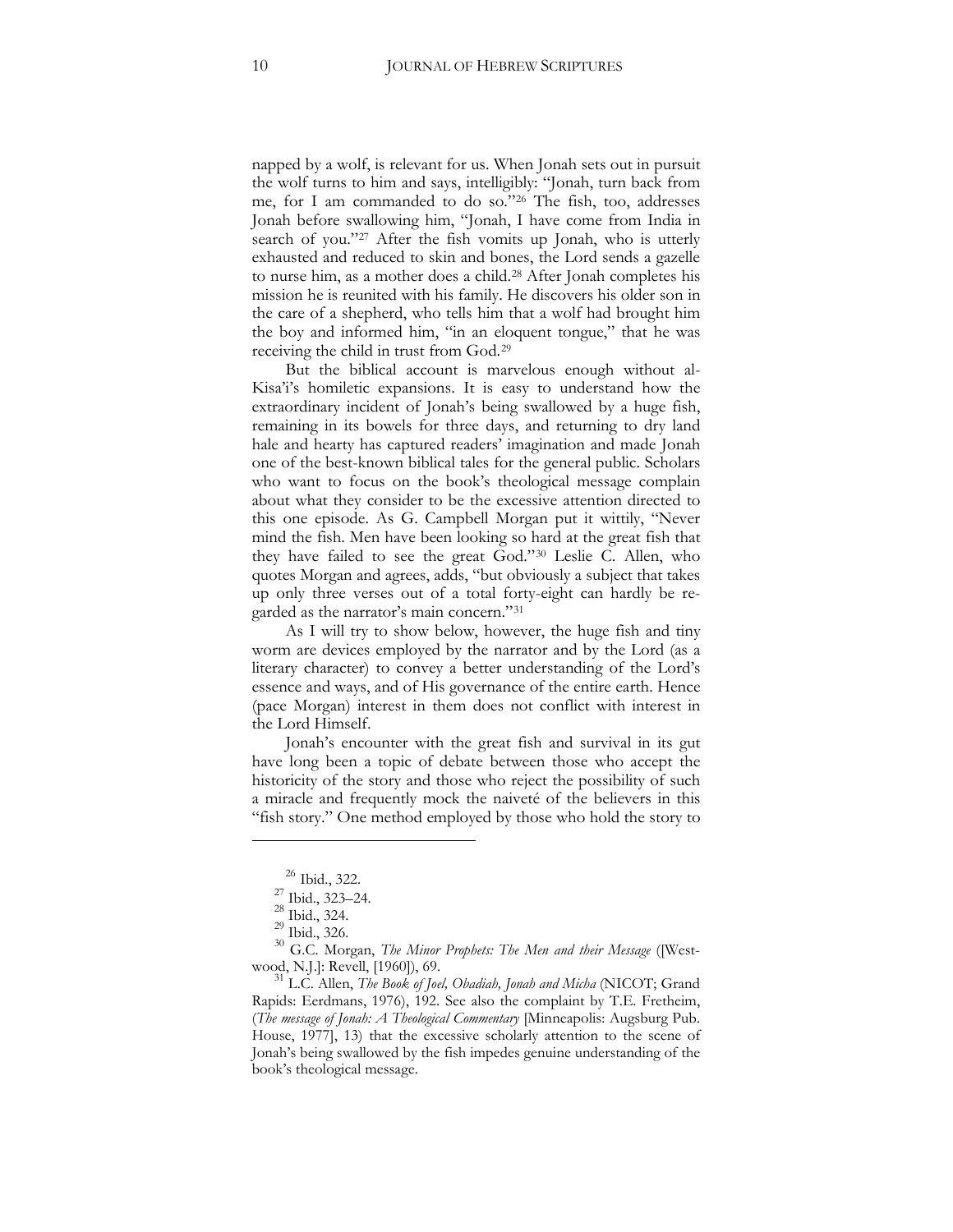be true has been to fish up other incidents in which a human being is supposed to have been swallowed by a marine creature but survived.[32](#page-10-0) Another method is to rationalize what is represented as a miracle: Jonah was picked up by a ship named the Big Fish or spent three nights at an inn called At the Sign of the Whale or in a bathing establishment known as The Whale. A less absurd rationalization is that Jonah dreamed he was being tossed about in the bowels of a big fish while he was actually asleep in the bowels of the storm-tossed ship.[33](#page-10-1) As Jacques Ellul rightly observes, however, these rationalizing explanations "neglect the text."[34](#page-10-2)

In light of the widespread occurrence of the motif of a person who survives being swallowed by a fish or sea monster,<sup>[35](#page-10-3)</sup> Julius Bewer argues that the author "uses the fish episode merely in order to bring Jonah back to the land. If he had not known any of those stories, he might perhaps have thought of a different means of delivering Jonah. But this feature lay ready at hand and was most impressive, and there was no reason why he should not use it." [36](#page-10-4)

<span id="page-10-4"></span>

<span id="page-10-0"></span> $32$  For a conspicuous example of this see A.J. Wilson, "The Sign of the Prophet Jonah and its Modern Confirmations," *The Princeton Theological Review* 25 (1927), 630–42. After he tries to prove that it is physiologically possible for a person to survive inside a sperm whale (pp. 631–35) he passes to the historical documentation, chiefly the case of James Bartley, who is supposed to have been swallowed by a sperm whale in 1891 (pp. 635–37). For additional bibliography see D. Marcus, *From Balaam to Jonah: Anti-Prophetic Satire in the Hebrew Bible* (Atlanta: Scholars Press, 1995), 97, n. 21. See Sasson (*Jonah*, 151, n. 14) for a more recent example, from 1987, of a shark that swallowed the Japanese fisherman Mikado Nakamura and later spat him back on shore unharmed. Sasson does not conclude from this, however, that the story of Jonah's being swallowed by the fish is historical. For the refutation of the most famous of these stories, that of James Bartley, see E.B. Davies, "A Whale of a Tale: Fundamentalist Fish Stories," *Perspectives on Science and Christian Faith* 43 (1991), 224–37.

<span id="page-10-1"></span> $33$  These rationalizations were surveyed by P. Haupt ("Jonah's Whale," *Proceedings of the American Philosophical Society* 46 [1907], 151–64 [154]) and by E. Bickerman (*Four Strange Books of the Bible: Jonah, Daniel, Koheleth, Esther* [New York: Schocken, 1967], 4); and, at greater length, in the latter's article in French on Jonah (E. Bickerman, "Les Deux Erreurs du Prophète Jonas," *Studies in Jewish and Christian History* [ed. by E. Bickerman;

<span id="page-10-3"></span><span id="page-10-2"></span>Part one; Leiden: Brill, 1976], 33–71 [34–35]). <sup>34</sup> J. Ellul, *The Judgment of Jonah* (Grand Rapids: Eerdmans, [1971]), 43. <sup>35</sup> See: L. Frobenius, *The Childhood of Man* (trans. by A.H. Keane; New York: Meridian Books, 1960), 273 ff.; T.H. Gaster, *Myth, Legend, and Custom in the Old Testament: A Comparative Study* (New York: Harper & Row, 1969), 653–54` I.A. Ben-Yosef, "Jonah and the Fish as a Folk Motif*," Semitics* 7 (1980), 102–117. The last-named, however, notes that the story of Jonah is unique, because here being swallowed by a fish leads to the victim's survival. See also Motif F 9114.4. "Jonah. Fish (or water monster) swallows a man," in S. Thompson, *Motif-Index of Folk-Literature* (Bloomington: Indiana University Press, 1966), vol. 3, 233.<br><sup>36</sup> J.A. Bewer, *A Critical and Exegetical Commentary on [Haggai, Zechariah,*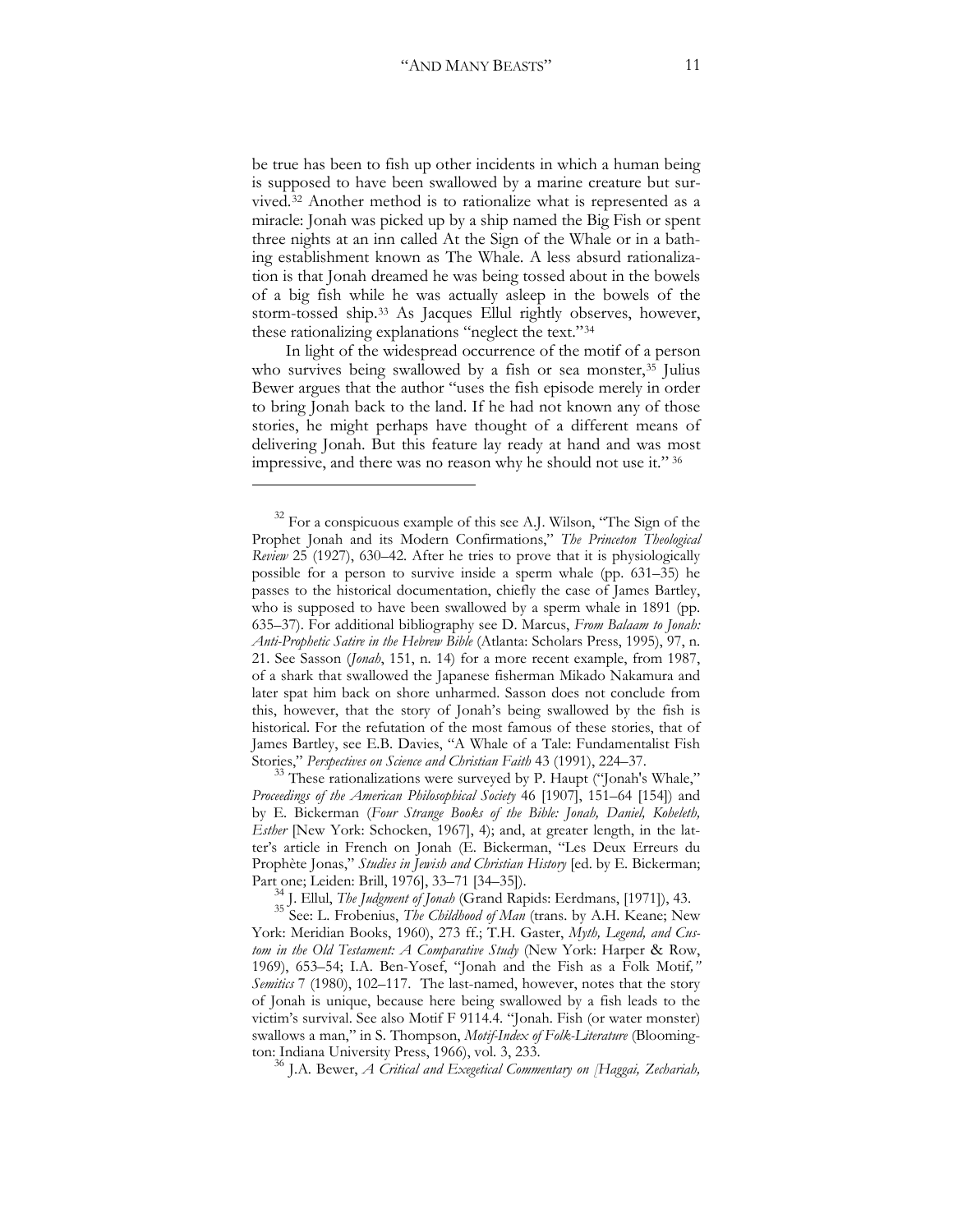Paul Haupt believes that the fish was inserted into the story as a device to transport the recalcitrant prophet as swiftly as possible from Joppa to Alexandretta, the start of the shortest road to Nineveh.[37](#page-11-0) He seems to forget that the text never tells us where the fish swallowed Jonah, where it spewed him back on to the shore, and how long it then took him to get to Nineveh.[38](#page-11-1)

None of these arguments attribute any literary or theological importance to the fish. There are several reasons, however, why the story might employ a fish as the agent of God.

First of all, a fish may be associated with the name of the city of Nineveh. Several scholars have noted that in cuneiform, "Nineveh" is written as a fish *(ha)* inside an enclosure; that is, we are dealing with a popular Assyrian etymology that associates Nineveh with a fish (Akkadian *nūnu*, Hebrew *nûn*).<sup>[39](#page-11-2)</sup> According to C.T. Fritsch, the name Nineveh is "an obvious allusion to the rivergoddess Nina, whose emblem was the fish."[40](#page-11-3)

If the thesis of a link between the name of the city and the fish is correct, the story incorporates an ironic play on words that enhances readers' enjoyment: Jonah tries to flee in the opposite direction, to get as far as possible from "Fish City" and avoid performing his mission. But the Lord intervenes and sees to it that he winds up in a fish all the same—first a marine creature and then the metropolis.

Second, the use of a fish as the divine agent sharpens one of the story's messages: the Lord's absolute control of His world. From the dawn of history the sea has fascinated and terrified the human race, because it is unpredictable, ungovernable, and normally outside the domain of human beings. It is easy to understand the emergence of the ancient myths (which left their traces in the Bible as well) that portray the sea and the monsters to which it is home as a primordial force that wages war against the celestial god(s).<sup>[41](#page-11-4)</sup>

<u>.</u>

*Malachi and*] *Jonah* (ICC, 21; Edinburgh: Clark, 1912), 6-7; see also ibid., 41.

 $^{37}_{1}$  Haupt, "Jonah's Whale," 160, 162–63.

<span id="page-11-2"></span><span id="page-11-1"></span><span id="page-11-0"></span><sup>38</sup> See Bewer's criticism of Haupt (Bewer, *Jonah*, 41). <sup>39</sup> See, for example, E.A. Speiser, "Nineveh," *The Interpreter's Dictionary of the Bible: An Illustrated Encyclopedia*, vol. 3 (New York: Abingdon Press, 1962), 551-53 (552); C.T. Fritsch, "Nineveh," *The International Standard Bible Encyclopedia*, vol. 3 (Grand Rapids: Eerdmans, 1986), 538–41 (538)` H.C. Brichto, *Toward a Grammar of Biblical Poetics: Tales of the Prophets* (New York and Oxford: Oxford University Press, 1992), 83; Ben Zvi, Signs of *Jonah*, 42.

<span id="page-11-4"></span><span id="page-11-3"></span><sup>41</sup> This idea can be found in the Akkadian creation epic, *Enūma Elish*, in which the dracoform Tiamat employs sea monsters in its battle against the creator god Marduk (Tablets I and II; see Pritchard, *ANET*, 61–63), as well as in the Ugaritic myth of Baal and Anat, where Zevul Yam enlists sea monsters for his war against Baal (ibid., 137). There are glimmers of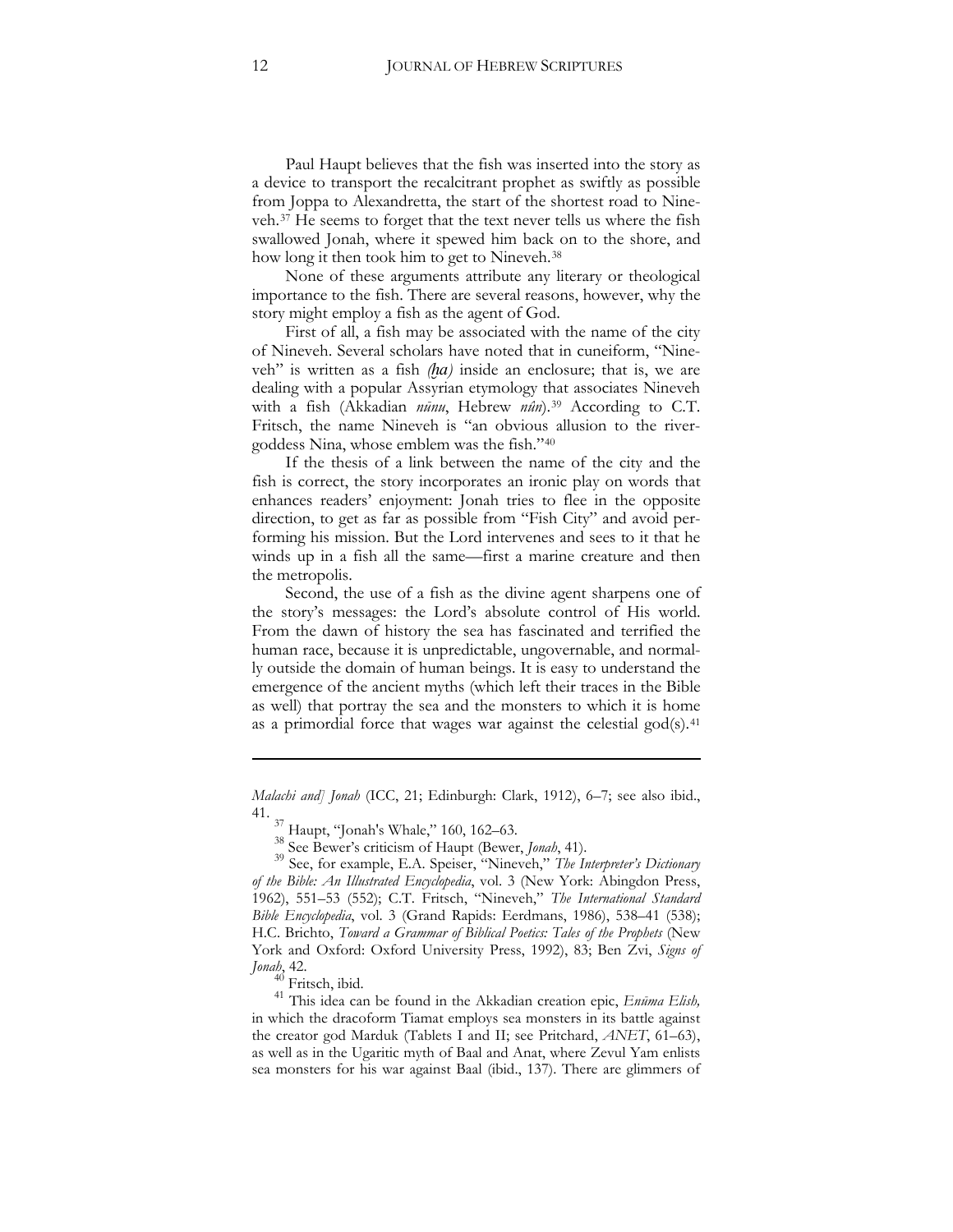As a counterweight to these myths, various biblical passages emphasize God's control of the sea and all its inhabitants, for He created them all.[42](#page-12-0) The same message is encapsulated in Jonah's confession to the sailors: "I fear the Lord, the God of heaven, who made the sea and the dry land" (1:9). But the prophet belies this profession of faith when he tries to run away from the God who created that same sea by taking passage on a ship.[43](#page-12-1) The fish, which obeys the Lord's decree, reminds us that God's dominion extends to the sea as well.

Third, the portrayal of the fish as an agent of God fits in with the broader depiction of animals in general and of all creation as divine agents. This conception sharpens the criticism of Jonah's attempted flight and illustrates its hopelessness. The story develops a contrasting analogy between the animals (and all creation) and Jonah. It describes how fauna (the big fish and the worm, a tiny creature), flora (the gourd), and the forces of nature (the sea, the storm, the sun, and the wind) are all obedient to the word of God. They are all His creatures<sup>44</sup> and consequently His servants and agents. Only the prophet Jonah, who is God's official messenger, tries to evade his mission.[45](#page-12-3) The book begins with the Lord's in-

<u>.</u>

<span id="page-12-0"></span> $42$  God's control of the sea is expressed in many biblical passages, especially in Psalms. For example, "Thou dost rule the raging of the sea; when its waves rise, Thou stillest them" (Ps 89:10 [9]) See also Ps 24:1-2; 29:3,10; 33:7; 48:8 [7]; 77:17 [16], 20 [19]; 78:13; 95:5; 98:7; 104:24–31; 107:23–29; 148:7; Job 38:8–11; 40:25–32 [41:1–8].

<span id="page-12-1"></span> $\frac{135}{23}$  On the incongruity between Jonah's confession and his action, see Good's pointed comment: "Jonah's theology is unexceptionable, but, like so much theology, it seems to make no difference to his action" (E.M. Good, *Irony in the Old Testament* [Philadelphia: The Westminster Press, 1965], 45). 44 Jonah's definition of the Lord as "the God of heaven, who made

<span id="page-12-2"></span>the sea and the dry land" (1:9) emphasizes that they are all His creatures. On the book's doctrine of creation, see E. Achtemeier, *Minor Prophets I* (NIBCOT; Peabody, Massachusetts: Hendrickson, 1996), 256. 45 Cf. S.D.F Goitein, "Some Observations on Jonah," *The Journal of the* 

<span id="page-12-3"></span>*Palestine Oriental Society* 17 (1937), 63–77 (68–69)` Ben Zvi, *Signs of Jonah*, 88; R.F. Person Jr., "The Role of Nonhuman Characters in Jonah," N.C. Habel and P. Trudinger (eds.), *Exploring Ecological Hermeneutics* (Atlanta: Society of Biblical Literature, 2008), 85–90 (esp. 87, 89). What is more,

this myth in several passages of biblical poetry: "In that day the Lord with his hard and great and strong sword will punish Leviathan the fleeing serpent, Leviathan the twisting serpent, and he will slay the dragon that is in the sea" (Isa 27:1); "Thou didst divide the sea by Thy might; Thou didst break the heads of the dragons on the waters. Thou didst crush the heads of Leviathan, Thou didst give him as food for the creatures of the wilderness" (Ps 74:13–14); "Thou didst crush Rahab like a carcass, Thou didst scatter Thy enemies with Thy mighty arm" (Ps 89:11 [10]). See also Job 7:12: "Am I the sea, or a sea monster, that Thou settest a guard over me?" as well as Job 9:13 and 26:12–13.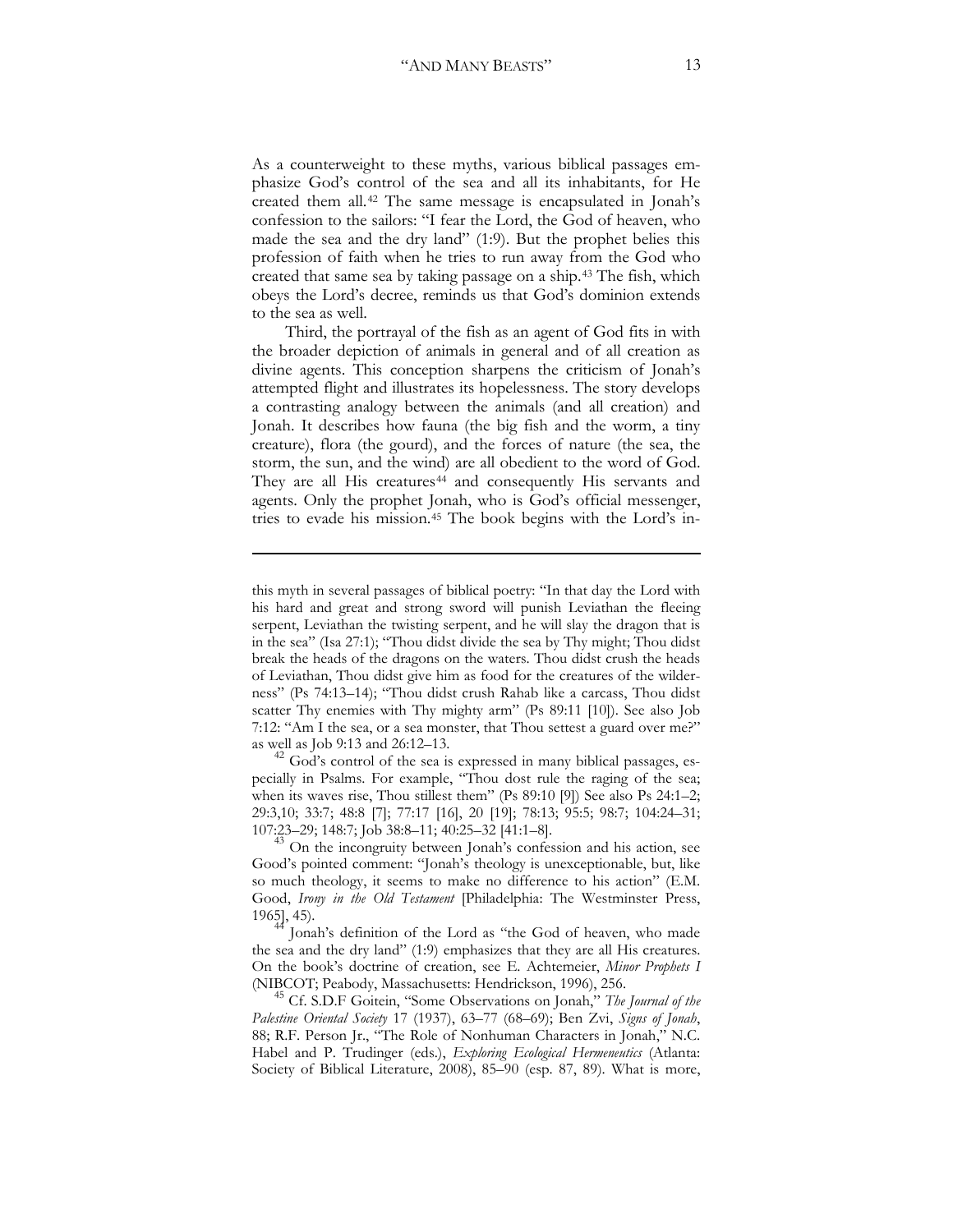junction to Jonah—"Arise, go to Nineveh, that great city, and cry against it; for their wickedness has come up before me" (Jonah 1:2)—and continues with what seems to be the prophet's full compliance: "And Jonah arose" (v 3). But at once we are astonished to learn that he is in fact trying to run away and avoid his mission: Jonah does arise, but "to flee to Tarshish from the presence of the Lord" (ibid.). Readers, with their natural expectation of total obedience to the divine decree, are shocked and astonished by Jonah's response.<sup>46</sup> Tarshish lies in the opposite direction from Nineveh;<sup>[47](#page-13-1)</sup> in the last chapter of Isaiah it is cited as a remote place whose in-habitants do not know the name of the Lord (Isa 66:19).<sup>[48](#page-13-2)</sup> Although Jonah is not the first emissary who attempts to shirk his obligation[,49](#page-13-3) he is undoubtedly the only one who, instead of trying to persuade the Lord not to entrust him with the mission, tries to sever his connection with God and His command by means of physical flight.[50](#page-13-4) Jonah's rejection of his mission is reflected in the multiple occurrences of the root  $\tau$  in the account of his flight from the Lord  $(1:3$  [twice] and 5); as Uriel Simon notes, this represents both Jonah's "vertical flight" from the Lord and his "horizontal flight" from his assigned destination.<sup>[51](#page-13-5)</sup> Another expression of Jonah's abdication of his duty is the fact that he lies down and goes to sleep while the tempest is raging and all the sailors are crying out to their gods (1:5). Jack M. Sasson links Jonah's slumber with a prophetic trance (see Dan  $10:9$ ); he holds that at this point of the story the prophet bows to the Lord's will and understands that there is no point in trying to run away.[52](#page-13-6) But the story does not

<u>.</u>

Person (ibid, 86) sees inanimate objects—the vessel that "thought it was going to founder" (the literal rendering of the Hebrew תשבה להשבר (1:4) and the lots (v 7)—as "active agents" of the Lord. Others, too, have noted the personification of the ship; e.g., J.C. Holbert, " 'Deliverance Belongs to YAHWEH!': Satire in the Book of Jonah," *JSOT* 21 (1981),

<span id="page-13-0"></span><sup>59–81 (65),</sup> who puns on the "thinking ship." <sup>46</sup> J. Magonet, *Form and Meaning: Studies in Literary Techniques in the Book*  of Jonah (Bern: Herbert Lang, 1976), 19; P. Trible, *Rhetorical Criticism: Context, Method, and the Book of Jonah* (Minneapolis: Fortress press, 1994), 127– 28.

<span id="page-13-3"></span><span id="page-13-2"></span><span id="page-13-1"></span><sup>&</sup>lt;sup>47</sup> On the location of Tarshish see Sasson, *Jonah*, 79.<br><sup>48</sup> As noted by Sasson, ibid. <sup>49</sup> Prophets who do not want to serve include Moses (Exod 3:11; 4:1, 10, 13) and Jeremiah (Jer 1:6). Gideon (Judg. 6:15) and Saul (1 Sam 9:21` 10:22) are heroes who would refuse their nomination.

<span id="page-13-4"></span><sup>50</sup> Cf. A. Lacocque and P.-E. Lacocque, *The Jonah Complex* (Atlanta: John Knox Press, 1981), 24-25; H.C. Brichto, *Toward a Grammar*, 68; K.M. Craig, Jr., *A Poetics of Jonah: Art in the Service of Ideology* (Columbia: university of South Carolina Press, 1993), 78–79 ; Ben Zvi, *Signs of Jonah*, 57, 78.<br><sup>51</sup> U. Simon, *Jonah* (The JPS Bible Commentary; trans. from the He-

<span id="page-13-6"></span><span id="page-13-5"></span>brew by L.J. Schramm; Philadelphia: The Jewish Publication Society, 1999), 6.

Sasson, *Jonah*, 102, 103.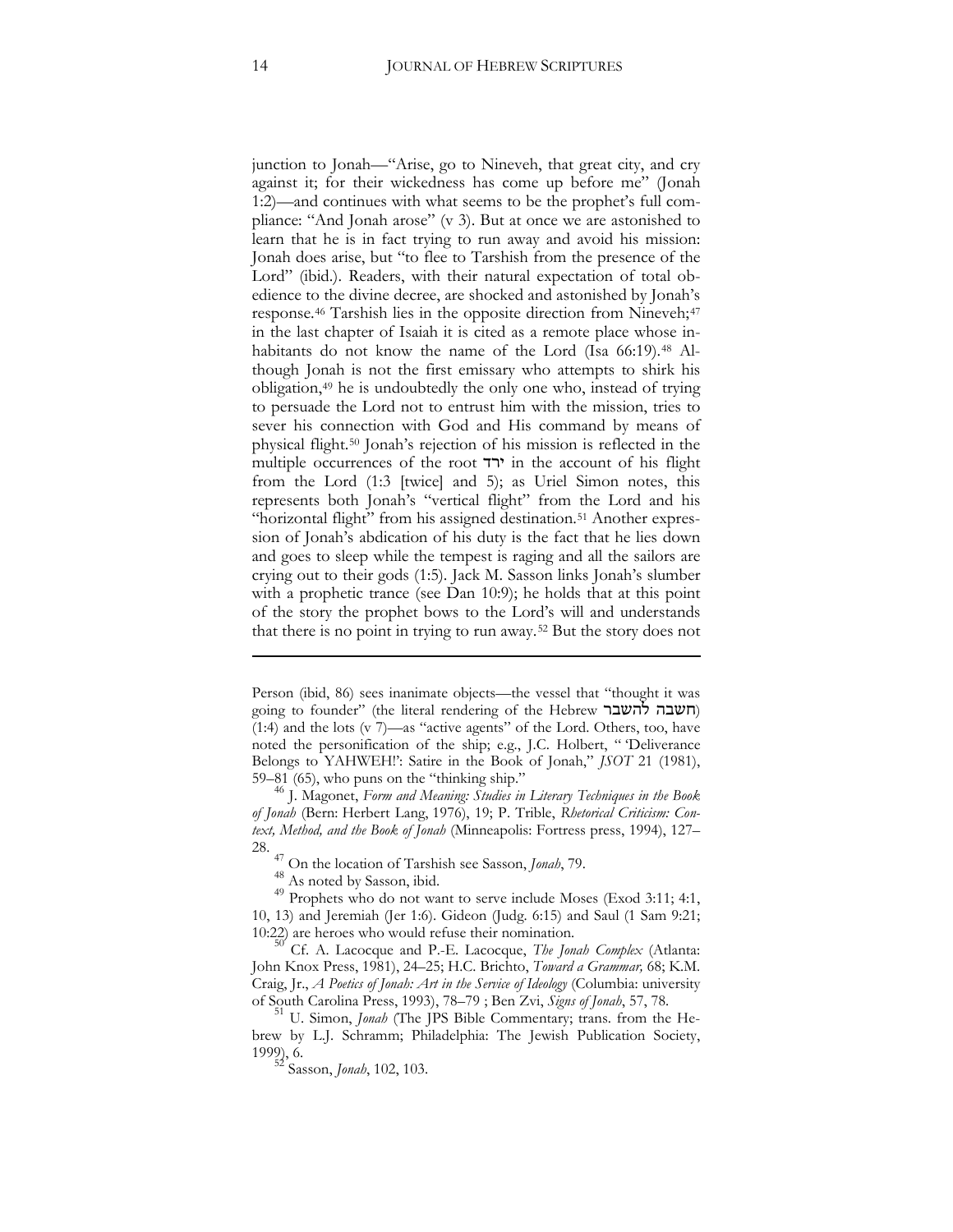report that the Lord speaks to the prophet at this stage; He does so only after Jonah's captivity in the bowels of the fish. What is more, had Jonah accepted his assignment at this point, there would have been no need for him to be tossed into the raging sea, an action that Jonah must have expected would lead to his death. It is not a prophetic trance but a profound depression with an accompanying death wish that is expressed by Jonah's deep sleep, like that of Elijah, who asked to die (1 Kgs 19:4–6).[53](#page-14-0) Jonah's suggestion that the sailors throw him overboard shows that at this point in the story he would rather die than complete his mission.<sup>[54](#page-14-1)</sup> This argument is compatible with his explicit request to die in the last chapter (Jonah 4:3, 8–9).

Except for Jonah, all of the other human characters—the sailors and the Ninevites—seem to recognize the Lord's total control of the world` witness the sailors' fear of the Lord (1:10–16) and the Ninevites' reaction to the Lord's warning as delivered by Jonah (3:5–9). Perhaps we can draw a parallel between the great fish and the (tiny) worm, both of which serve the divine will, and the emphasis that all the residents of Nineveh, "from the greatest of them to the least of them" (3:5), participated in the collective penance, which demonstrated their belief in the Lord, fasting, and putting on sackcloth. The animals in the story perform God's behest, the human characters try to do His will, and only Jonah flees from his mission. We might also suggest that the prophet's very name— Jonah 'dove'—is symbolic,[55](#page-14-2) chosen to emphasize the contrast between the prophet who would elude his vocation and the animals who fulfill their duties: it was a dove that did as Noah bade and returned to him with an olive leaf in its mouth (Gen 8:8–12).<sup>[56](#page-14-3)</sup> This

<span id="page-14-0"></span><sup>53</sup> Thus Simon, *Jonah*, 9. Sasson (*Jonah*, 102) writes that it is "only superficially" similar to 1 Kgs 19:5, but without explaining why. In practice, though, this is one of the many parallels between Jonah and Elijah, on which many have commented. See, for example, Marcus, *From Balaam to Jonah*, 131–33. On Jonah's death wish, see also J.S. Ackerman, "Satire and Symbolism in the Song of Jonah," B. Halpern and J.D. Levenson (eds.), *Traditions in Transformation: Turning Points in Biblical Faith* (Winona Lake,

<span id="page-14-1"></span>Indiana: Eisenbrauns, 1981), 213–45 (esp. 235). <sup>54</sup> I. Abravanel (*Commentary on the Prophets and Writings* [Tel Aviv: Abravanel Publishing House, 1960], 123 [Hebrew]) on Jonah 1:12; Goitein, "Jonah", 68; Good, *Irony*, 45; Simon, *Jonah*, 13; P. Trible, "A Tempest in a Text: Ecological Soundings in the Book of Jonah," S.L. Cook and S.C. Winter (eds.), *On the Way to Nineveh: Studies in Honor of George M. Landes* (Atlanta: Scholars Press, 1999), 187–200 (189). I do not accept the reverse contention by Achtemeier (*Minor Prophets I*, 264) that Jonah's slumber indicates that he is at peace with his decision to flee to Tarshish and con-

<span id="page-14-2"></span>sequently has no trouble falling asleep.<br><sup>55</sup> Pace Stuart (*Hosea-Jonah*, 431, 447) that most Biblical names, includ-<br>ing Jonah's, are not symbolic.

<span id="page-14-3"></span>A.J. Hauser ("Jonah: in Pursuit of the Dove," *JBL* 104 [1985], 21– 37), too, believes that Jonah's name, "dove," is symbolic, but proposes a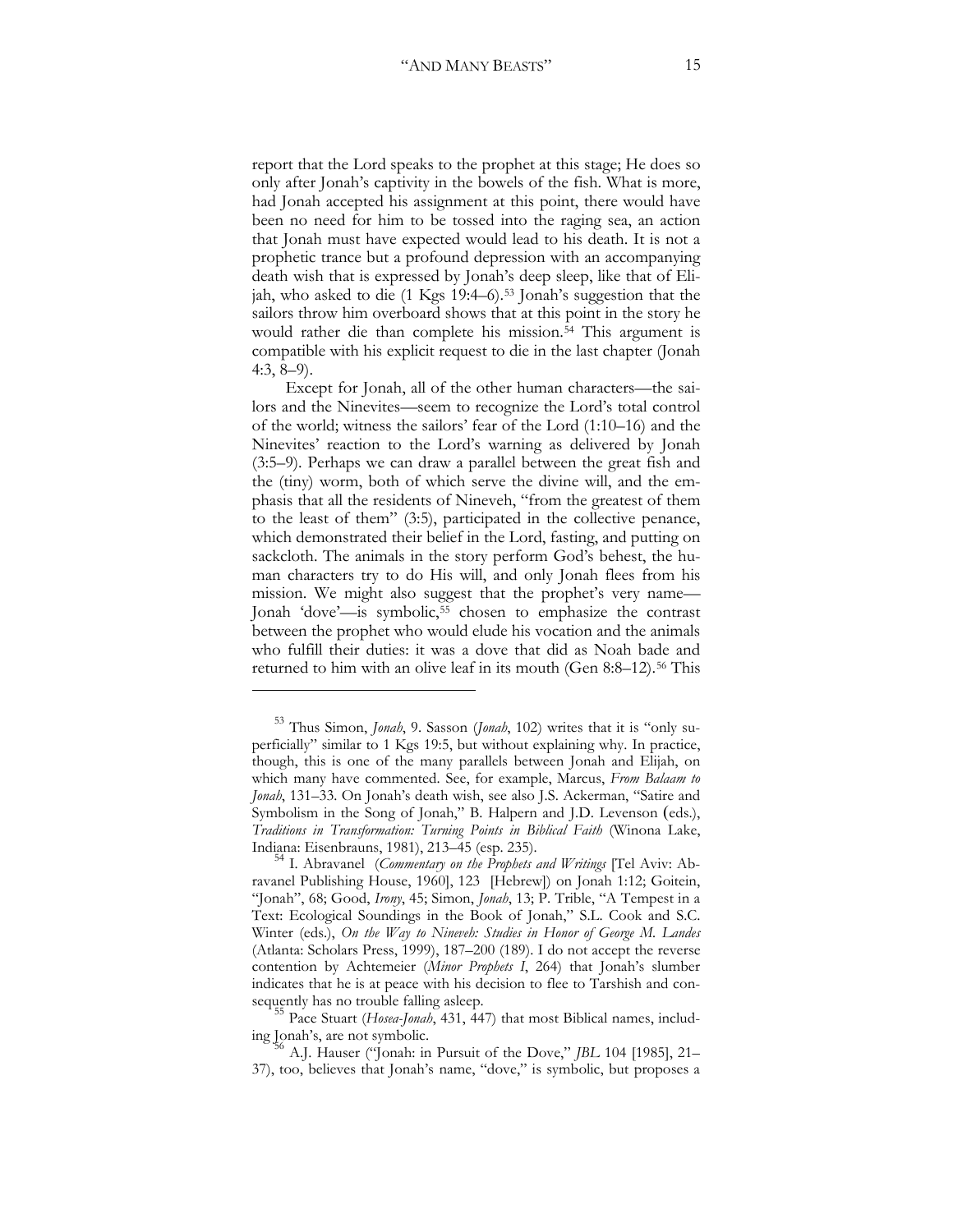conjecture is strengthened by several links between the episode of the flood and the story of Jonah:[57](#page-15-0)

- 1. In the story of the flood the Lord destroys the world because of the sins of the human race; in Jonah the Lord threatens to destroy the great city of Nineveh because of its people's transgressions.
- 2. Noah journeys on a current in an ark (a mission of deliverance, at the Lord's behest); Jonah journeys on the sea, in a ship (an unsuccessful attempt to run away from the Lord).
- 3. The duration: "Rain fell upon the earth forty days and forty nights" (Gen 7:12); "Yet forty days, and Nineveh shall be overthrown!" (Jonah 3:4).
- 4. The rising of the deluge and of the water (Genesis 7:18– 19); the rising of the storm at sea (Jonah 1:13).
- 5. "All the fountains of the great deep burst forth" (Gen 7:11); "The deep was round about me" (Jonah 2:6 [5]).<sup>[58](#page-15-1)</sup>
- 6. The reappearance of the tops of the mountains when the flood abates (Gen 8:5); Jonah's descent to the base of the mountains (Jonah 2:7 [6]).
- 7. Noah's threefold release of the dove (Heb. יונה: Gen 8:8, 10, 12); the Lord's double dispatch of Jonah son of Amittai (Jonah 1:1–2; 3:1–2). The similarity here is juxtaposed with a significant difference, since *yonah* the bird does not try to evade its mission, unlike Jonah the prophet, whose attempted escape requires that he be given his orders a second time.
- 8. Finally, animals have a similar status in the two narratives. Their fate, for better or worse, depends on that of the

different explanation. He would associate the dove with passivity and escaping danger—qualities that initially seem to be associated with Jonah, though later it becomes clear that the ostensibly passive prophet is in fact an angry one, while the ostensibly wrathful God is in fact a dovelike God. But it is difficult to correlate God's behavior with the qualities that Hauser attributes to the dove. Mercy and forgiveness have nothing to do with

<span id="page-15-0"></span>passivity.<br><sup>57</sup> Cf. E.W. Esse and I.M. Kikawada, "Jonah and Genesis 11–1 (sic)," *AJBI* 10 (1984), 3–19 (5). They too note the link between Jonah's name

<span id="page-15-1"></span> $58$  Even if we do not accept the argument, advanced by some scholars, that the psalm in chapter 2 is original to the book (Ellul, *The Judgment of* Jonah, 46-47; Magonet, *Form and Meaning*, 39-54; Fretheim, *The message of* Jonah, 58-60; Ackerman, "Satire," 215; Stuart, *Hosea-Jonah*, 438-40; Brichto, *Toward a Grammar*, 73-74; Landes, "Gaps," 282-83), it has such strong links with the rest of the story that its incorporation into the book seems to be an act of conscious artistry. For this reason I will include it in the analogy between Jonah and the story of the flood in Genesis.

**.**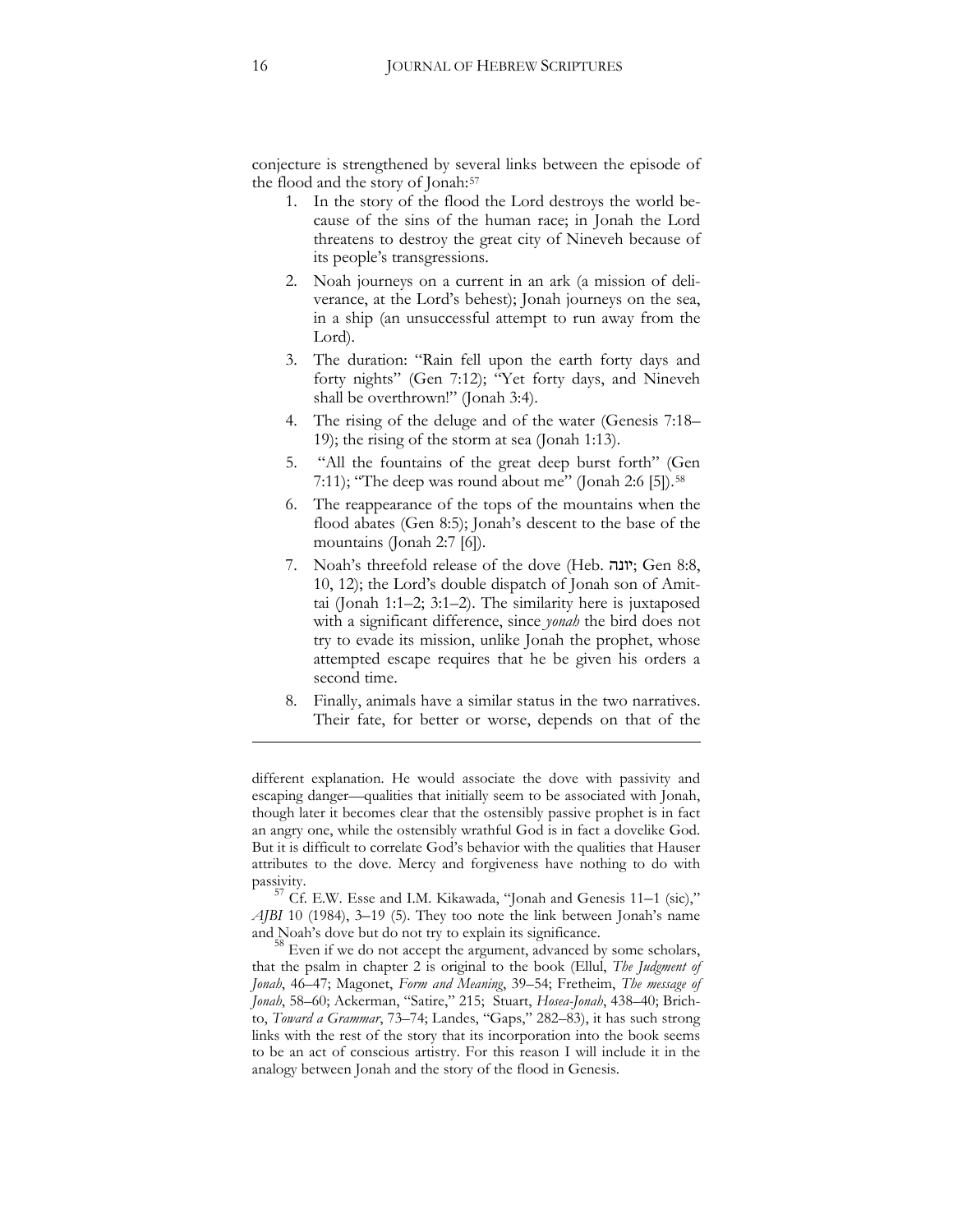human race. In the story of the flood they are part of the world that is destroyed, on the one hand, and part of the tiny remnant that is saved, on the other. After the flood the Lord makes a covenant with human beings and all animals (Gen 9:9–11, 17). In the book of Jonah the destruction of Nineveh would have entailed the death of the animals as well; the reprieve granted to the city also means the survival of the animals (Jonah 4:11). The Lord, whose compassion applies both to the human beings of Nineveh and the animals, takes this into account (ibid.).

To summarize this section, the portrayal of animals in general and of the great fish in particular as divine agents serves the story's ideological line and sharpens its lessons: God's absolute control of His world, including the sea that terrifies human beings; and the criticism of Jonah, God's emissary, who, unlike the animals, attempts to evade his mission.

### **3. ANIMALS AS PART OF THE COMMUNITY THAT ENTREATS HEAVEN FOR MERCY**

When the king of Nineveh hears the divine verdict, as spoken by Jonah, he issues a royal decree that applies to both his human subjects and domestic animals: "Let *man and beast*, herd and flock, not taste anything; let them not feed, or drink water, but let *man and beast* be covered with sackcloth, and let them cry mightily to God; yea, let every man turn from his evil way and from the violence which is in his hands. Who knows, God may yet repent and turn from His fierce anger, so that we perish not?" (Jonah 3:7–9).

According to Arnold B. Ehrlich (comm. on Jonah 3:7), "this is the act of childish gentiles and was not born on the knees of the Hebrews. For if you review all of Scripture you will not find such a fast, in which animals fast along with human beings. It is possible that this was the custom of fasts in Assyria and that the prophet, aware of their custom, includes it in his parable."[59](#page-16-0) There is no doubt that this description is extraordinary for the Bible; it is certainly possible that it was written under the influence of Assyrian customs of which the author was aware.<sup>[60](#page-16-1)</sup> It seems to me, nevertheless, that in the context of our book the royal decree is not so astonishing, given the special status of animals in this narrative, from the big fish that acts in the service of God, through the tiny worm which also acts on His behalf, and concluding with the divine compassion that extends to "many beasts" as well.

 $\ddot{\phantom{a}}$ 

<span id="page-16-0"></span><sup>59</sup> A.B. Ehrlich, *Mikrâ ki-Pheschutô*, vol. 3 (New York: Ktav, 1969 [1901]), 427 (Hebrew).  $^{60}$  See below, in §3, Schaumberger's report that in Assyria animals took

<span id="page-16-1"></span>part in religion rites, including prayer.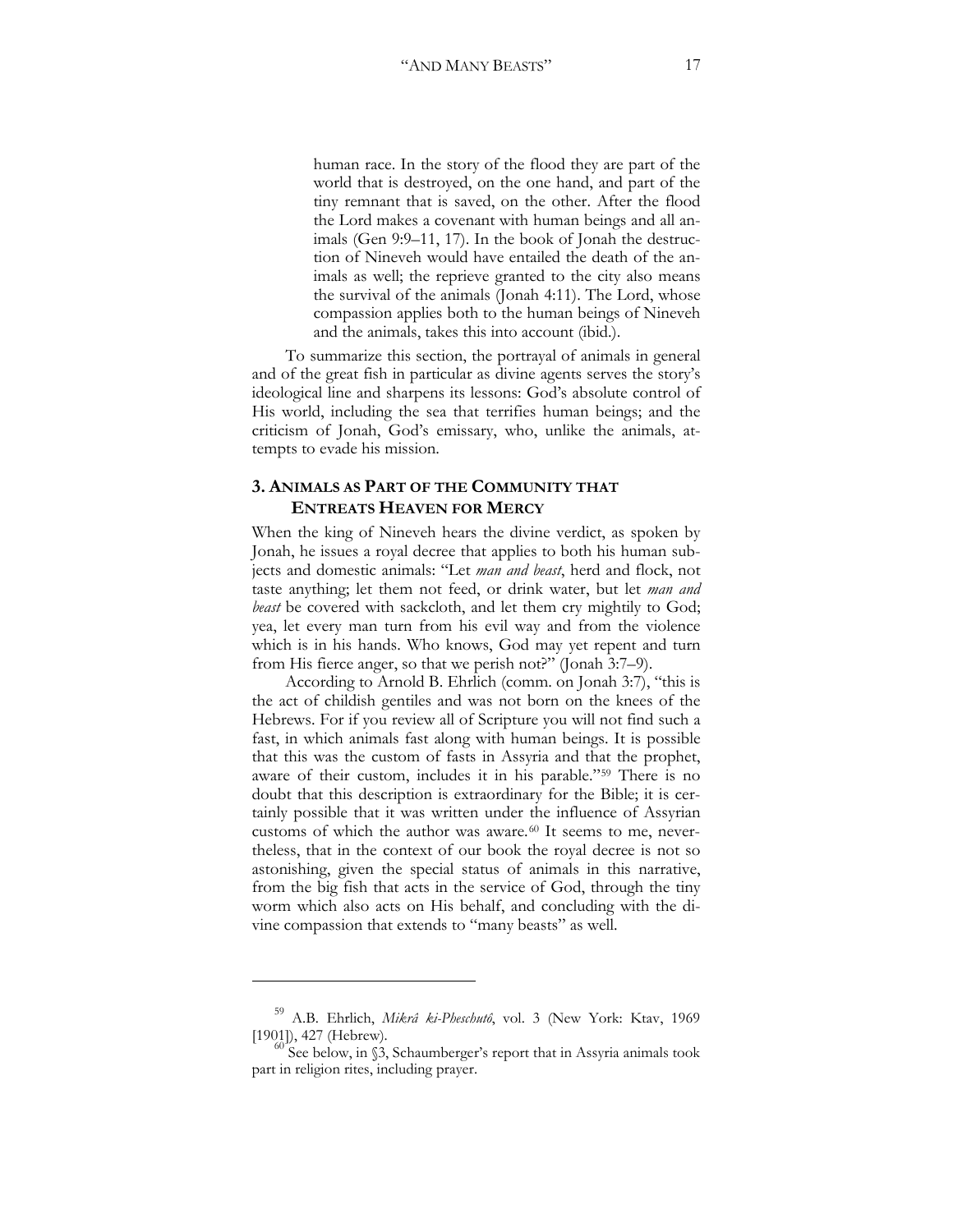The phrase "man and beast" appears twice in the king's directive. The animals are clearly included in the first two parts of the proclamation: fasting and wearing sackcloth. Some critics, limiting its scope, maintain that the repetition of "man and beast" in v 8b, with regard to sackcloth, is a corruption influenced by the wording of v 7. But there is no textual evidence for this proposal and no good reason to accept it. Dressing animals in sackcloth in response to a serious threat to the community can also be found in Judith 4:10 (perhaps under the influence of our story). What is more, expressions of mourning that include animals can be found in various ancient texts. Herodotus (9, 24) describes how the Persian army mourned Masistios, "cutting off their own hair and that of their horses, and baggage animals."[61](#page-17-0) Plutarch relates Alexander's deep grief for Hephaestion, which included an order to his troops "that the manes and tales of all horses should be shorn."[62](#page-17-1) Leslie C. Allen draws attention to a contemporary custom in state funerals, where the horses and the catafalque they draw are draped in the same color as the mourners.<sup>[63](#page-17-2)</sup>

It is an open question whether the third clause of the king's decree—"let them cry mightily to God" (v 8b)—refers both to human beings and animals, like the two previous clauses, or only to the citizens, like the next clause, which calls on human beings to repent: "let every man turn from his evil way and from the violence which is in his hands" (v 8c).<sup>[64](#page-17-3)</sup> Although no definite answer can be offered to this question, I tend to the opinion that the animals, too, are meant to call out to the Lord. They are being denied food; in their hunger they would certainly low and bleat in distress, which could be interpreted as "crying mightily to God." In fact, a number of biblical passages refer to animals who call on God to provide

<span id="page-17-0"></span><sup>&</sup>lt;sup>61</sup> Herodotus, *The Histories* (trans. by G.C. Macaulay; ed. by D. Latein-<br>er; New York: Barnes & Noble Classics, 2004), 470.

<span id="page-17-1"></span>Plutarch, The Life of Alexander, §72, in: The Age of Alexander: Nine Greek Lives by Plutarch (trans. and annotated by I. Scott-Kilvert; Harmondsworth: Penguin Books, 1973), 329. For an extensive survey of Greek, Roman, and Persian texts that relate to various ways of involving animals in mourning, see M. Mulzer, "Die Buße der Tiere in Jona 3,7f. und Jdt 4,10," *BN* 111 (2002), 76–89 (78–83). But, as he notes (84–85), these sources, which refer chiefly to cutting off the manes of the horses and denying food to cattle, do not involve repentance by animals, unlike the situation in Jonah. His assertion that the author is interested in the fate of the human beings and not in that of their domesticated animals does

<span id="page-17-3"></span><span id="page-17-2"></span>not seem to be compatible with the end of the book, however.<br><sup>63</sup> Allen, *Joel, Obadiah, Jonah and Micha*, 224, n. 23.<br><sup>64</sup> According to Abraham Ibn Ezra on this verse, the injunction to pray applies only to human beings. By contrast, H.W. Wolff (*Obadiah and*  Jonah [CON]; trans. by M. Kohl [Minneapolis: Augsburg, 1986], 153) argues that animals are included in the summons to pray to the Lord.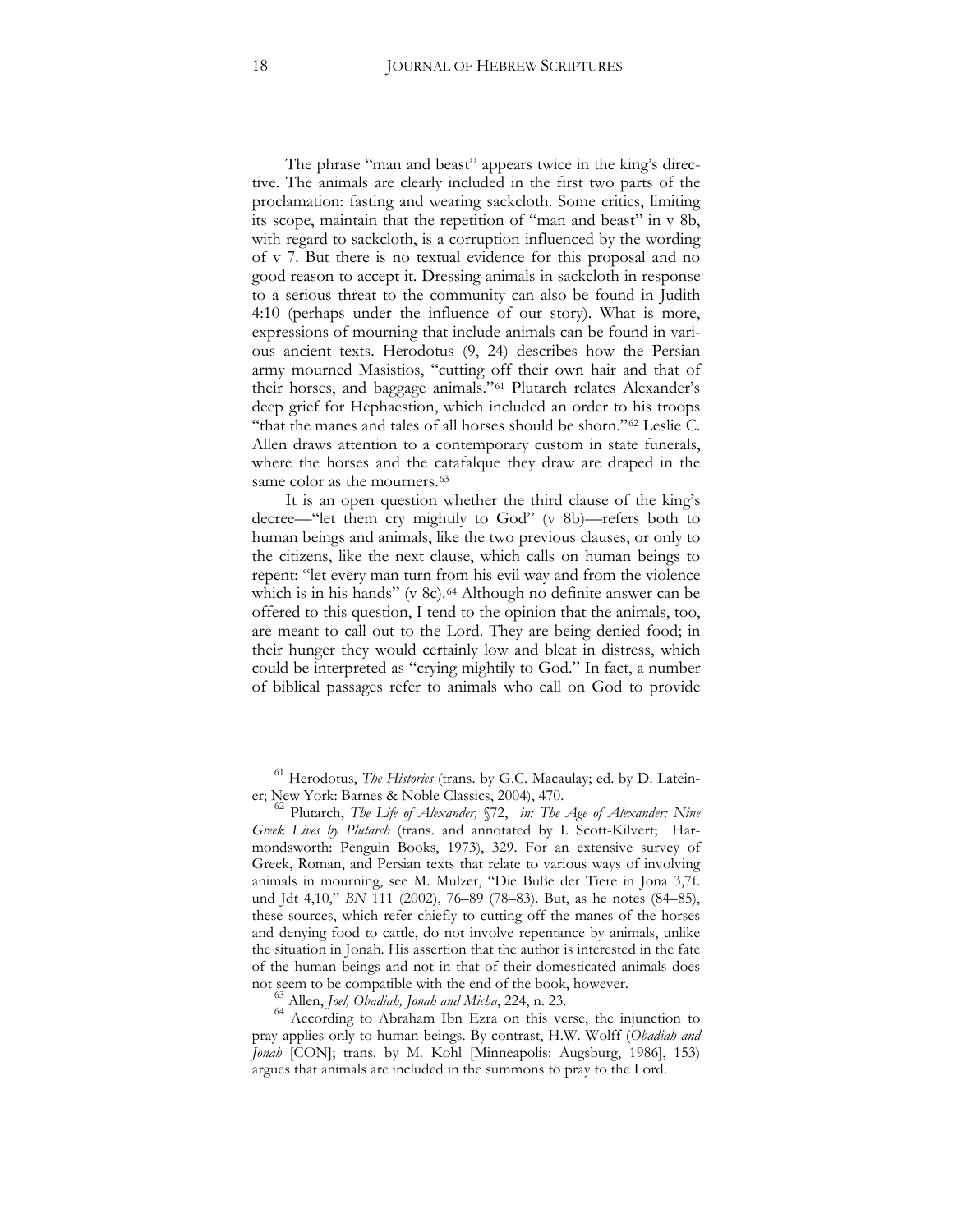their wants:<sup>[65](#page-18-0)</sup> "The very beasts of the field cry out to You; for the watercourses are dried up, and fire has consumed the pastures in the wilderness" (Joel 1:20); "The young lions roar for their prey, seeking their food from God" (Ps. 104:21); "These all look to Thee, to give them their food in due season" (Ps. 104:27); "He gives to the beasts their food, and to the young ravens which cry" (Ps. 147:9); "Who provides for the raven its prey, when its young ones cry to God, and wander about for lack of food?" (Job 38:41).[66](#page-18-1)

The inclusion of domestic animals in religious ceremonies, including prayer, is documented in an Assyrian text, as Schaumberger showed. The text in question deals with the bad luck (including animal diseases) that may strike a household at the start of *Lisi-gūn* (when the sun enters the sign of Scorpio). To avoid it, humans, cattle, sheep, and donkeys must refrain from sleeping for three days and pray to *Lisi-gūn* that the entire household may prosper.[67](#page-18-2) Because the text has survived in two versions—the Berlin tablet, dated to the time of Sennacherib (687 B.C.E.), and the Paris tablet, which is four centuries younger, Schaumberger concludes that this was practiced in different periods in different regions and that domestic animals took part in nocturnal rites whose purpose was to shield the entire household from bad luck. By extension, he argues, the inclusion of animals in a religious ceremony might apply to an entire city and not just a private household.[68](#page-18-3)

Various scholars have read the king's decree as satirical or humoristic and as evidence that the penance of the sinful city of Nineveh was on the surface only.<sup>[69](#page-18-4)</sup> I agree, however, with those who see nothing ironic here.<sup>[70](#page-18-5)</sup> The book of Jonah describes the

 $\overline{a}$ 

<span id="page-18-5"></span>("Ecological Soundings," 193), who writes of herself: "This reader hears

<span id="page-18-0"></span><sup>65</sup> Cf. P. Riede, " 'Doch frage die Tiere, sie werden dich lehren': Tiere als Vorbilder und 'Lehrer' des Menschen im Alten Testament," B. Janowski und P. Riede (Hrsg.), *Die Zukunft der Tiere: Theologische, ethische und* 

<span id="page-18-1"></span><sup>&</sup>lt;sup>66</sup> In the apocryphal *Testament of Job* (40:11) we read of animals crying, not out of a need to satisfy their individual needs, but in mourning over the death of a human being who was dear to them: the animals stand

<span id="page-18-2"></span>around the corpse of Sitis, Job's wife, and cry. <sup>67</sup> J.B. Schaumberger, "Das Bussedikt des Königs von Ninive bei Jonas 3, 7. 8 in keilschriftlicher Beleuchtung," *Miscellanea Biblica* 2 (1934), 123–34 (133).

 $^{68}$  Ibid.

<span id="page-18-4"></span><span id="page-18-3"></span><sup>&</sup>lt;sup>69</sup> Miles, "Laughing at the Bible," 176-77, 180; Wolff, *Obadiah and Jonah* , 146, 152–53` Brichto, *Toward a Grammar*, 76` Marcus, *From Balaam to Jonah*, 121–22. Holbert ("Deliverance Belongs to YAHWEH!"), on the other hand, who writes about satire in Jonah, finds none in the description of the Ninevites and their cattle who repent their sins. For him, the prophet himself is the butt of the send-up (see esp. p. 77).<br><sup>70</sup> Bewer, *Jonah*, 54; Stuart, *Hosea-Jonah*, 485; and especially Trible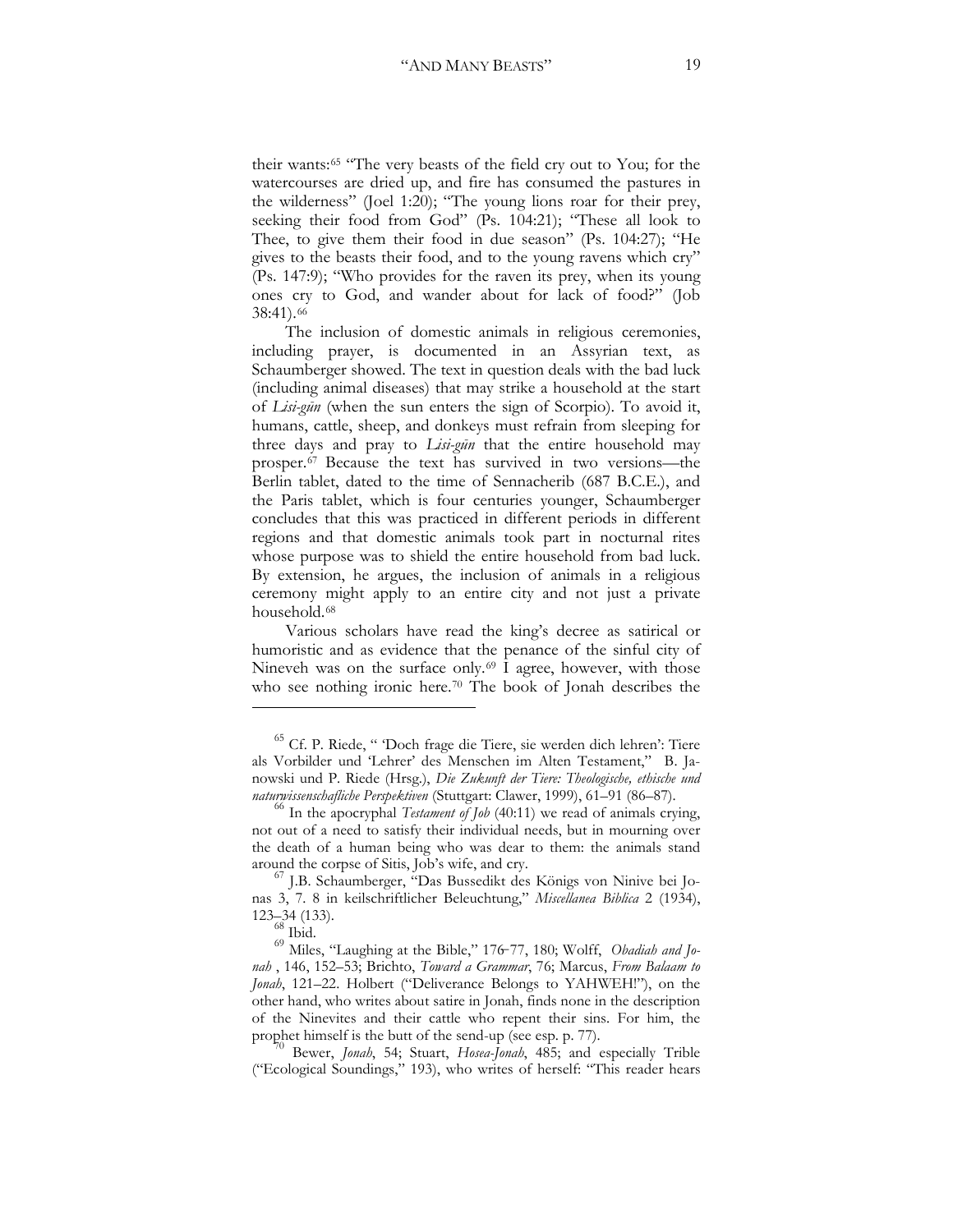common destiny of human beings and animals.[71](#page-19-0) This idea is found elsewhere in the Bible, including the story of the flood, mentioned above, and in the book of Joel, where both human beings and animals are victimized by the locusts that have descended on the land and cry out to the Lord for deliverance (1:18–20). This common destiny, and perhaps even solidarity between man and beast in the book of Jonah, brings us to the third and last section of this paper—the Lord's compassion for animals as well.

#### **4. THE LORD'S COMPASSION FOR ANIMALS**

#### **4.1 Divine mercy as a key theme of the book of Jonah**

Before we turn our attention to the Lord's compassion for animals, we should highlight the centrality of the notion of divine mercy in the book of Jonah. As is known, commentators and scholars do not agree as to why Jonah ran away. The answer, of course, is intimately related to the meaning of the book as a whole. Here I will summarize the major answers that have been proposed and express my reservations about the first five.

- 1. A nationalist and political motive: Because Jonah, a nationalistic Israelite prophet (see 2 Kgs 14:25), knows that Assyria will eventually attack and defeat Israel, he has a vested interest in its destruction.[72](#page-19-1) But as Elias Bickerman cogently argues, the book never mentions or deals with the Israelite nation.[73](#page-19-2) Furthermore, as Ben Zvi maintains, the casting of Jonah son of Amittai, the prophet from Gath-hepher, as its protagonist sets the story in an age when Assyria posed no threat whatsoever to Israel; nor does anything in the narrative hint that Jonah has prophetic foreknowledge of that empire's eventual role in the destruction of the Northern Kingdom or that he harbors some particular animosity toward the Assyrian nation.<sup>[74](#page-19-3)</sup>
- 2. A nationalist and theological motive: Jonah is afraid that the residents of Nineveh will do penance, after which Israel will be condemned for ignoring its prophets and

<u>.</u>

<span id="page-19-0"></span>

the words as respect, not ridicule, and as pathos, not parody."<br><sup>71</sup> See also Mulzer ("Die Buße der Tiere," 77). But Mulzer also holds that the narrator is interested in the fate of the human beings and not of their domesticated animals, who "repent" only because they belong to the people (77–78). His assertion ignores the Lord's declaration in the last verse of the book (4:11), which clearly indicates His concern for both

<span id="page-19-3"></span><span id="page-19-2"></span><span id="page-19-1"></span>humans and animals. <sup>72</sup> For example, Abravanel (*Prophets*, 121, 128) in his commentary on Jonah 1:3 and 4:1. See also A.D. Cohen, "The Tragedy of Jonah," *Judaism* <sup>21</sup> (1972), 164–75` Lacocque and Lacocque, *The Jonah Complex*, 30. <sup>73</sup> Bickerman, *Four Strange Books*, 28. <sup>74</sup> Ben Zvi, *Signs of Jonah*, 51–52, 57.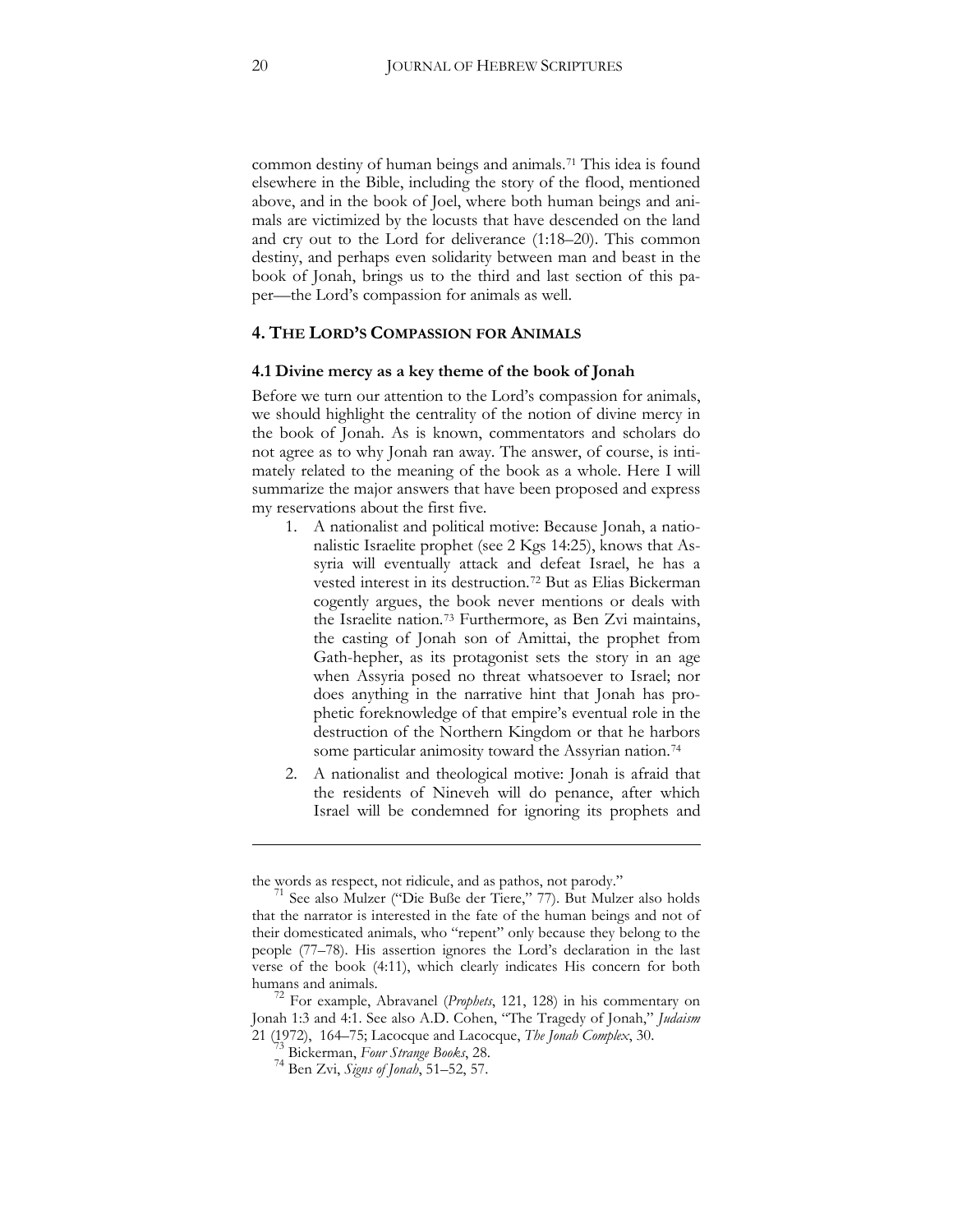not repenting its evil ways.[75](#page-20-0) There is no support for this line, either, in the text, and Bickerman's point is equally valid here.

- 3. The prophet's own safety: Jonah fears that the people of Nineveh, enraged by his prophecy, may attack and harm him.<sup>[76](#page-20-1)</sup> This reading, which makes Jonah a shallow figure motivated by cowardice and deprives his action of real significance, is incompatible with his conscious preference for death, rather than performing his mission, when he tells the sailors to throw him overboard (1:12).
- 4. The prophet's image: Jonah is apprehensive that when the verdict he proclaims is overturned he will be viewed as a false prophet.[77](#page-20-2) Abraham Ibn Ezra deflated this idea in his comment on Jonah 1:2: "How could the prophet defy the Lord out of fear that the people of Nineveh might call him a false prophet? How would that hurt him, given that he did not live among them? Furthermore, the Ninevites were no fools. The Lord sent a prophecy to them so that they would return to Him and if they did not repent the decree would be carried out. If they knew it was true that if they returned to God, He would repent of the evil, how could they call him a false prophet?"
- 5. A theological motive associated with the image of God: Were the divine verdict not carried out, the people of Nineveh might conclude that God is powerless.[78](#page-20-3) But Ibn Ezra's second argument applies here as well. This explanation ignores the fact that the Ninevites do believe that the Lord may voluntarily annul His verdict if they repent their evil and appeal to Him. Why should Jonah, after witnessing their belief and repentance, be angry that the divine decree was modified?
- 6. A theological motive associated with the theory of reward and punishment: Jonah believes that sinners must be punished and expects the Lord to govern the world with strict impartiality, following the principle of justice and

<span id="page-20-0"></span><sup>&</sup>lt;sup>75</sup> J Sanhedrin 11:5 (30b); Mekhilta de-Rabbi Yishmael, Bo, Masekhta de-Pisha 1; Rashi and Joseph Kara on Jonah 1:3; David Kimhi on Jonah 1:3 and 4:2.

<span id="page-20-1"></span><sup>&</sup>lt;sup>76</sup> E.g., Ellul, *The Judgment of Jonah*, 26–27; Sasson, *Jonah*, 87; but Ellul offers other reasons as well.

<span id="page-20-3"></span><span id="page-20-2"></span>E.g., Rashi on Jonah 4:1; Joseph Kara on Jonah 4:3; Ellul, *The Judg*ment of Jonah, 76; J.W. Roffey, "God's Truth, Jonah's Fish: Structure and Existence in the Book of Jonah," *ABR* 36 (1988), 1–18 (16). Sasson (*Jonah*, 297) believes that Jonah himself fears for his status as a prophet should his proclamation not be realized, so that it is his self-image rather than his public image that concerns him. <sup>78</sup> See Ellul, *The Judgment of Jonah*, 76.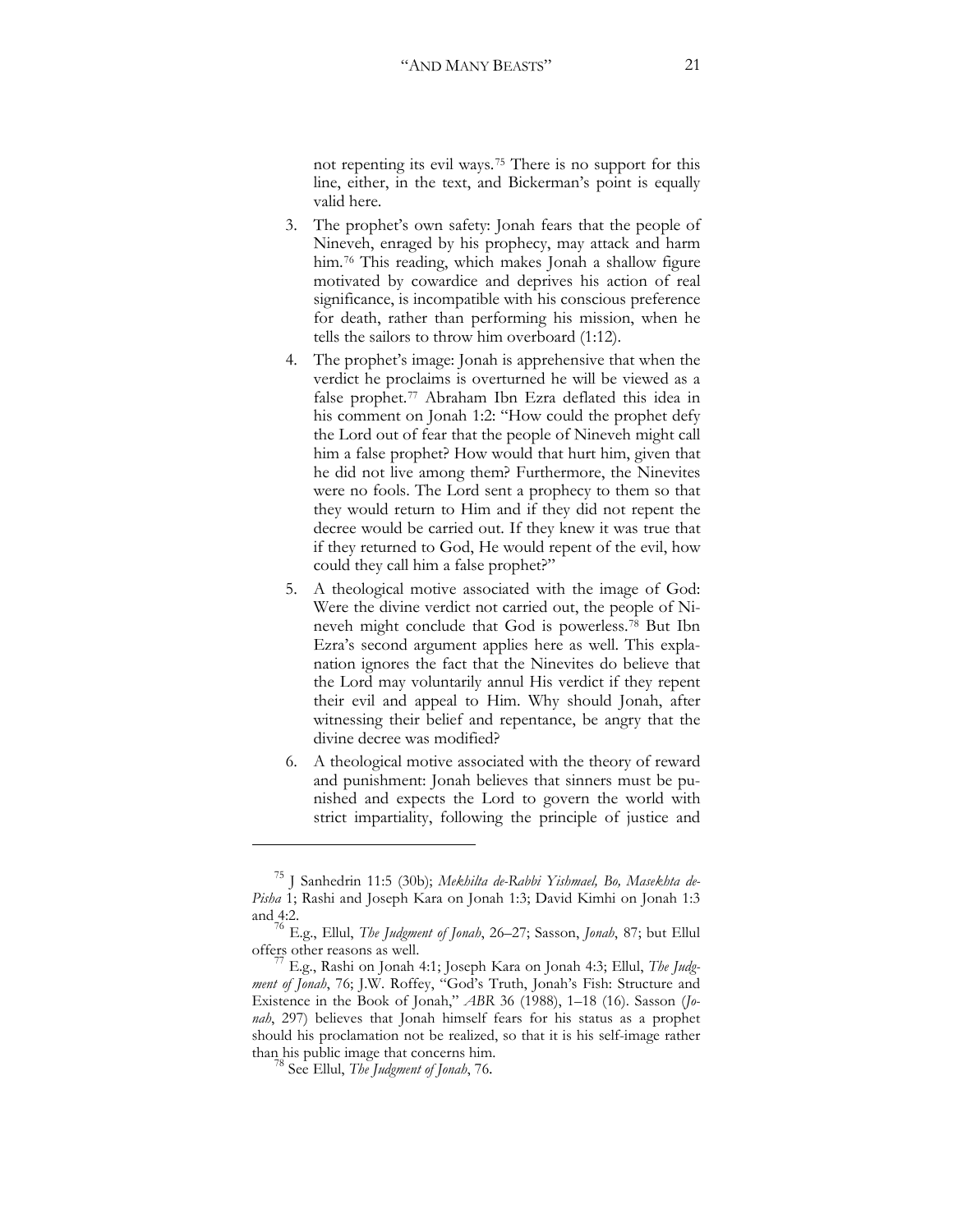not the principle of mercy.[79](#page-21-0) Unlike Moses, who urged God, "Turn from Thy fierce wrath, and repent of this evil against Thy people" (Exod 32:12); and unlike Joel, with his message of encouragement and promise, "for He is gracious and merciful, slow to anger, and abounding in steadfast love, and repents of evil" (Joel 2:13); Jonah assails the Lord with the reason for his flight from his mission in the past and his disgust with the life in the present: "for I knew that Thou art a gracious God and merciful, slow to anger, and abounding in steadfast love, and repenting of evil" (Jonah 4:2).<sup>[80](#page-21-1)</sup>

As I understand it, the conclusion of our book, which places compassion at its center, supports the last option. The "surprise gap"[81](#page-21-2) at the beginning of the story, with regard to Jonah's motive for running away, is filled in at the conclusion, when Jonah impeaches the Lord's grace and compassion as the reason for his flight (4:2), and even more so in the last verse of the book, in which the Lord justifies His decision to show mercy for Nineveh. As Sternberg argues, the impression conveyed by the start of the story is that God is wrathful and punitive. As for Jonah and his flight, we mistakenly believe that the recalcitrant prophet "is too tenderhearted to carry a message of doom to a great city. He obviously protests against a wrathful God not with words, like Abraham or Moses or Samuel, but with his feet."[82](#page-21-3)

But the last verses of the book show that we had it backwards: Jonah does not flee because God is a wrathful God, but because He is a merciful God. The Lord's reaction to the Ninevites' penance—"When God saw what they did, how they turned from their evil way, God repented of the evil which He had said he would do to them; and He did not do it" (3:10)—clearly echoes "the Lord repented of the evil which he thought to do to his people" (Exod 32:14). Thus the book of Jonah teaches us that the Lord's mercy is not reserved exclusively for "His people" but extends to all of His creation. Many biblical passages teach us about the power of repen-

<span id="page-21-0"></span><sup>79</sup> Y. Kaufman (*The Religion of Israel from its Beginnings to the Babylonian Exile* [trans. and abridged by M. Greenberg; London: George Allen & Unvin, 1961], 285), refers to Jonah as "a champion of divine justice … the voice of the ancient idea that sin must be punished." See also Fretheim, *The message of Jonah*, 23–24` Ackerman, "Satire," 245` Brichto, *Toward a Grammar*, 76–77, 79, 80; Simon, *Jonah*, xii–xii, 34–35, with a slight varia-

<span id="page-21-1"></span>tion in emphasis.<br><sup>80</sup> On the ironic effect of Jonah's complaint in comparison to biblical passages that laud the Lord's mercy and seek it, see Marcus, *From Balaam to Jonah*, 126–28.

<span id="page-21-3"></span><span id="page-21-2"></span><sup>81</sup> On this term, and the use of this literary device throughout the book of Jonah, see M. Sternberg, *The Poetics of Biblical Narrative* (Bloomington: Indiana University Press, 1985), 318–20.

 $\sim$  Ibid., 318.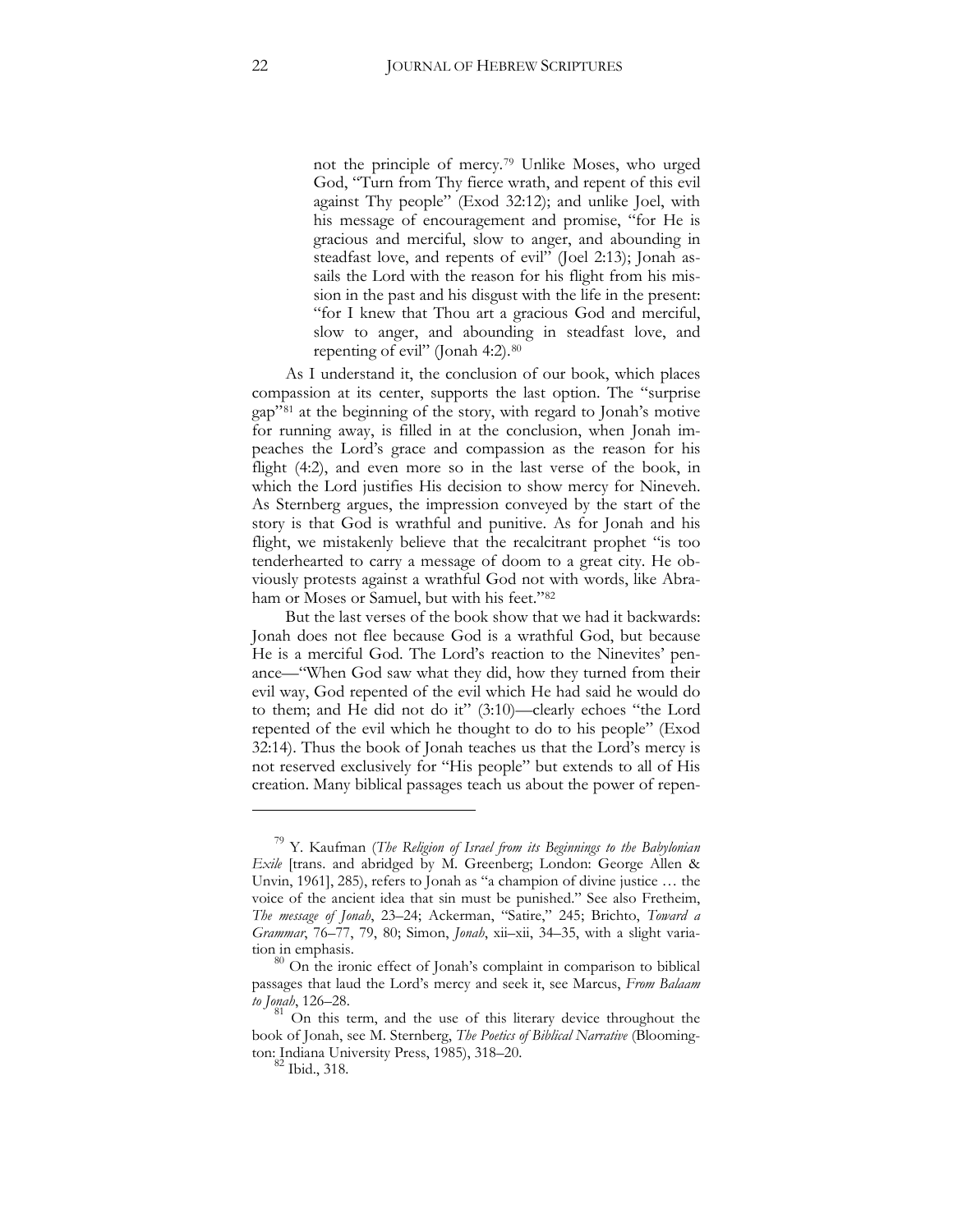tance to alter a divine decree; particularly close, for our present purpose, is God's proclamation to all nations in the book of Jeremiah: "If at any time I declare concerning a nation or a kingdom, that I will pluck up and break down and destroy it, and if that nation, concerning which I have spoken, turns from its evil, I will repent of the evil that I intended to do to it" (Jer 18:7–8).[83](#page-22-0) Unlike Abraham, who debated God in an attempt to save the sinful city of Sodom (Gen 18:17–33), Jonah quarrels with God out of irritation with the divine decision not to punish the sinful city of Nineveh after its residents have repented.[84](#page-22-1)

#### **4.2 The Lord's compassion for animals**

The conclusion of the book of Jonah teaches us that the Lord's compassion extends to both man and beast. The talmudic sages and the traditional commentators debate whether the Torah precepts that protect animals are motivated by divine compassion for them. Most offer anthropocentric reasons for these precepts: education (to wean human beings from cruelty), hygiene, religion, human-centered ecological concerns, and so on.[85](#page-22-2) But some midrashim and traditional commentators emphasize that the Lord shows mercy to animals as well as human beings.<sup>[86](#page-22-3)</sup> Several midrashim even suggest that sometimes the Lord saves human beings only because of animals that are blameless. According to the Jerusalem Talmud, the Lord pardoned Nineveh because its residents blackmailed Him! Exploiting the Lord's concern for animals, they abused their livestock and threatened God that if He did not have mercy on them they would not show mercy to their animals:

Rabbi Simeon ben Laqish said: "The penance of the people of Nineveh was fraudulent." What did they do? Rabbi Hunah in the name of Rabbi Simeon ben Halfuta: "They placed the calves indoors and their mothers outdoors, the foals indoors and their mothers outdoors, so that these were howling from the one place and those from the other place. They said, 'if you do not have mercy on us we will not have mercy on them.'" This is what is meant by the verse, "How the beasts groan! The herds of cattle are perplexed" (Joel 1:18) Rabbi Aha said, "they do this in Arabia." "Let man and beast be covered with sackcloth, and let them cry mightily to God" (Jonah 3:8). What

<sup>&</sup>lt;sup>83</sup> See also 1 Kgs 21:29; Ezek 18:27–28; 33:19; 2 Chr 33:12–19.

<span id="page-22-1"></span><span id="page-22-0"></span><sup>&</sup>lt;sup>84</sup> On the contrasting analogy between Jonah and Abraham see, for example, Ellul, *The Judgment of Jonah*, 80; Magonet, *Form and Meaning*, 110; Ben Zvi, *Signs of Jonah*, 16–17, n. 10` 42, n. 5: 121–22.

<span id="page-22-3"></span><span id="page-22-2"></span><sup>&</sup>lt;sup>85</sup> See Y. Shemesh, "Compassions for Animals in Midrashic Literature and Traditional Biblical Exegesis," *Studies in Bible and Exegesis (Presented to Elazar Touitou)* 8, (ed. by S. Vargon, A. Frisch and M. Rachimi; Ramat-Gan: Bar-Ilan University Press), 677–99 (686–93) (Hebrew). <sup>86</sup> See ibid., 694–99.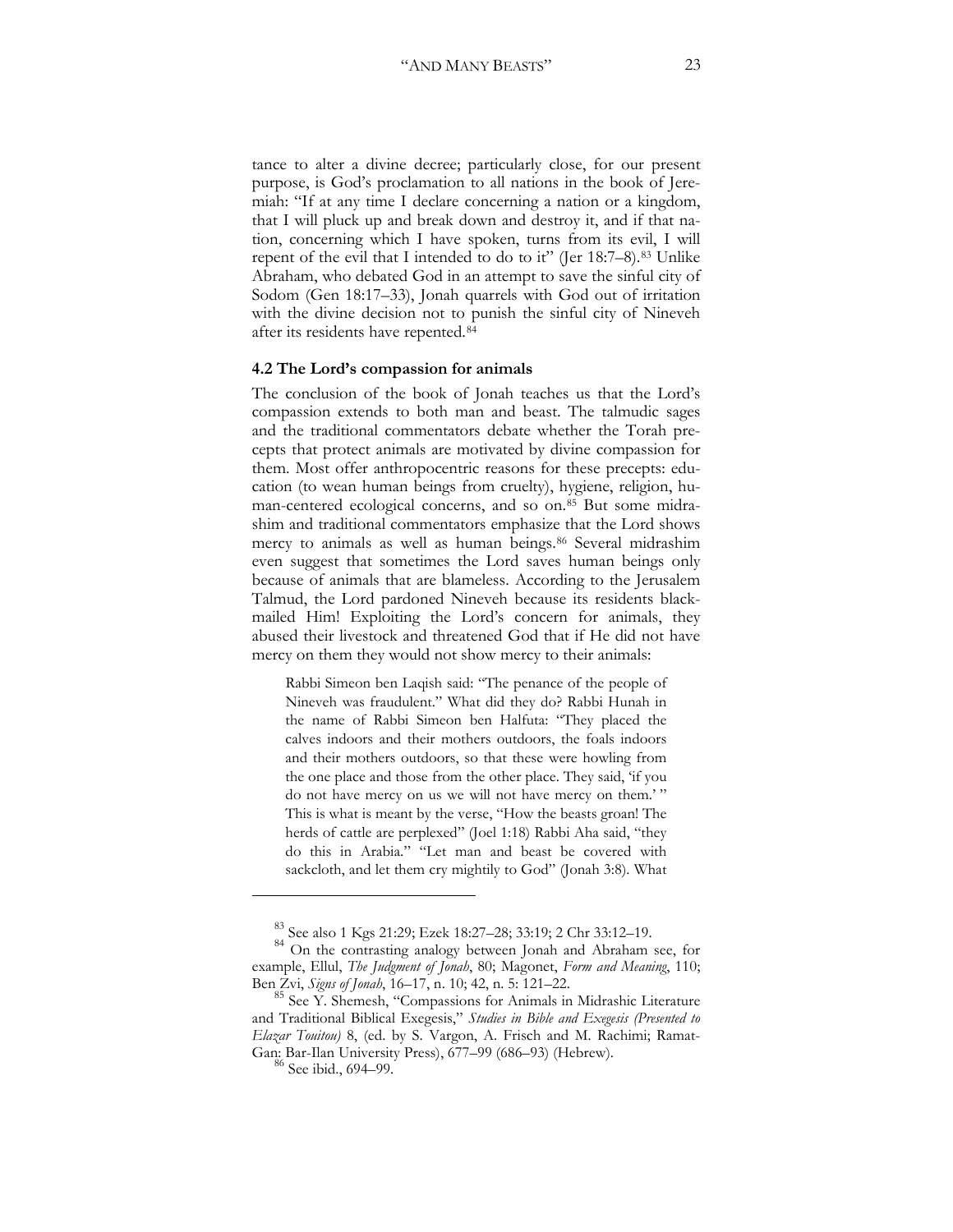does "mightily" mean? Rabbi Simeon ben Halfuta said: "The arrogant defeated the virtuous" (J Ta'anit 2:1 [65b]).<sup>[87](#page-23-0)</sup>

The Lord's peroration is compatible with the argument that He shows mercy to animals. In fact, His compassion for animals is emphasized by the structure of His rebuke of the prophet, which draws special attention to the words "and many beasts" by leaving them without a parallel clause: [88](#page-23-1)

| 4:10                                                             | 4:11                                                                     |
|------------------------------------------------------------------|--------------------------------------------------------------------------|
| And the Lord said,                                               |                                                                          |
| "You pity <sup>89</sup> the plant,                               | And should not I pity<br>Nineveh, that great city,                       |
| for which you did not<br>labor, nor did you<br>make it grow,     | in which there are more<br>than a hundred and<br>twenty thousand persons |
| which came into being<br>in a night, and<br>perished in a night. | who do not know their<br>right hand from their left,                     |

and many beasts?"

The Lord's compassion for the animals is of a piece with the universal dimension of the book of Jonah and sharpens one of its main messages: God is not a national deity, the God of Israel alone; rather, His dominion extends to the entire Earth and His subjects

<span id="page-23-0"></span><sup>87</sup> So too *Pesiqta de-Rav Kahana* 24, s.v. "The repentance of the men" (ed. Mandelbaum, vol. 2, 361–62). This midrash is an attempt to defend the honor of Israel by forestalling the idea that the Ninevites, in their repentance, are better than the people of Israel, who are in no hurry to mend their ways. This comparison bothered the talmudic sages and tradi-

<span id="page-23-2"></span><span id="page-23-1"></span>tional commentators; see above, the second reason for Jonah's flight.<br><sup>88</sup> Sasson, *Jonah*, 319.<br><sup>89</sup> Trible (*Rhetorical Criticism*, 219–22; "Ecological Soundings," 196–97, 198) argues that we learn from the Lord's statement, unexpectedly, that Jonah was upset about the gourd not only because it had provided him with shade, but also as a matter of disinterested compassion. But her idea is not persuasive. Still, the Lord's a fortiori argument is indeed problematic, because Jonah did not feel sorry for the gourd but for himself, who had benefited from it. Perhaps we can say that the Lord, too, derives benefit from the great city of Nineveh, as asserted by Abravanel (*Prophets*, 129) on Jonah 4:11; perhaps this is the Lord's subtle way of rebuking Jonah for being capable of self-pity but not of pity for others. Cf. Brichto, *Toward a Grammar*, 78–79.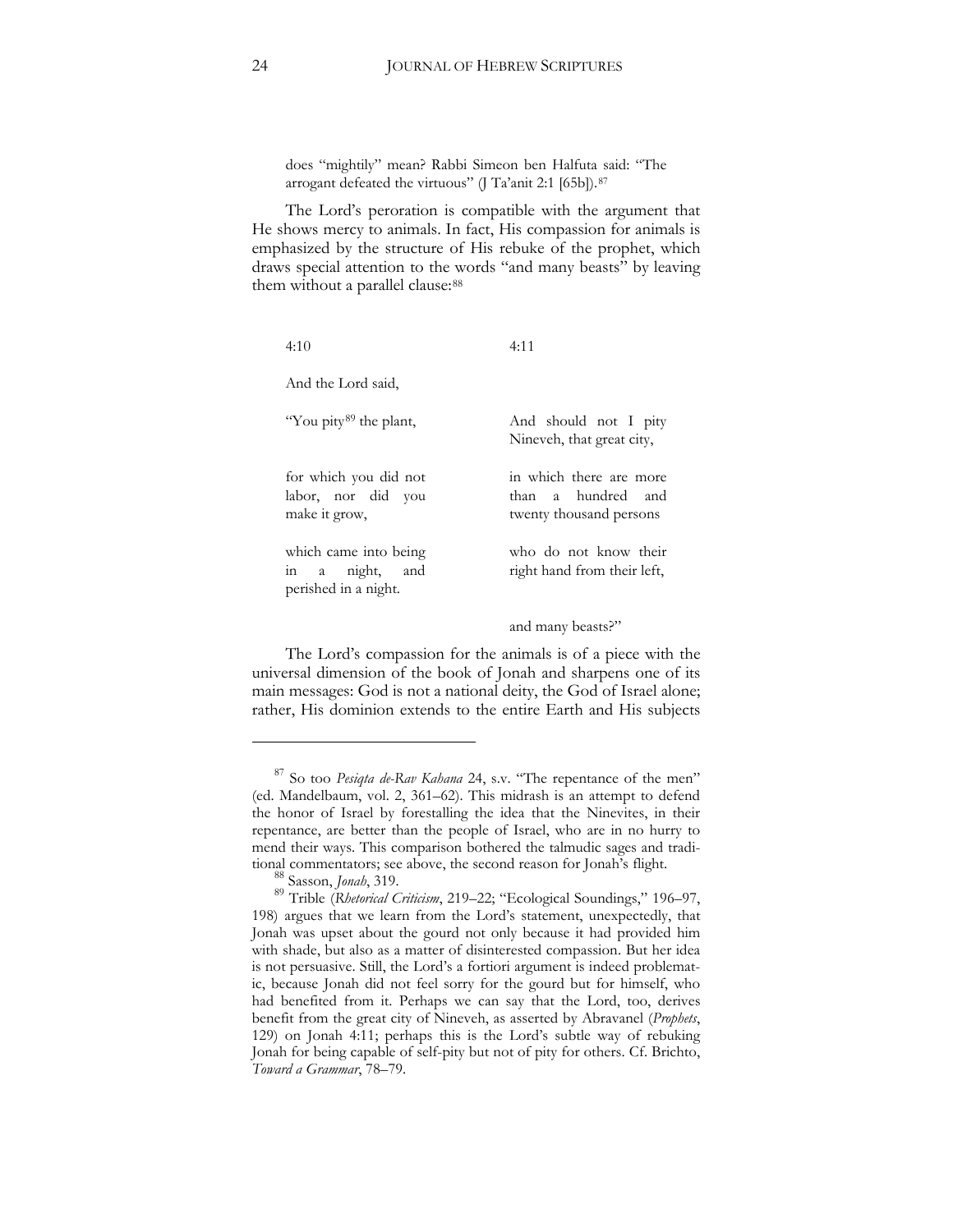are all human beings as well as animals.[90](#page-24-0) The Lord's concern for the well-being of animals, too, means that they do not exist solely to be exploited by human beings; $91$  their lives have an independent rationale. This view is maintained with great force in the book of Job, where the Lord, speaking from the whirlwind, enumerates various species of animals for which He provides, and what is common to them all is that human beings derive no benefit from them, because they cannot dominate them and subdue them to their own needs (Job 39:5–12; 40:15–32 [40:15–41:8]). That is, they have their own raison d'être, wholly independent of human beings.[92](#page-24-2)

Still, the Bible does not recognize animals as a legal entity distinct from human beings and manifestly links their fate to that of human beings.[93](#page-24-3) Consequently when God sent the flood to destroy the world the animals perished with the human beings (Gen 7:21– 23). Had the Lord carried through with his decree and wiped out Nineveh, the animals (as well as the innocent children and infants) would have been destroyed too. This linkage imposes special responsibility on human beings, because their behavior affects the entire world. But it also imposes special responsibility on God, who governs the world, since punishing certain human beings for their transgressions will inevitably harm the innocent as well, both hu-man beings (such as children)<sup>[94](#page-24-4)</sup> and animals. This is how we should understand the Lord's rhetorical question at the end of the book: "And should not I pity Nineveh, that great city, in which there are more than a hundred and twenty thousand persons who do not know their right hand from their left, and many beasts?" (Jonah 4:11).

 $\ddot{\phantom{a}}$ 

<span id="page-24-1"></span><span id="page-24-0"></span><sup>&</sup>lt;sup>90</sup> Magonet, *Form and Meaning*, 95.<br><sup>91</sup> The dominant outlook in the Bible is that animals exist principally to benefit human beings (in the form of meat, leather, etc.) or to be used in divine worship (as sacrifices). This view is not totally absent from the book of Jonah, either: the sailors offer sacrifices to the Lord (1:16). All the same, my argument is that in the view of the book of Jonah animals are not just instrumental.

<span id="page-24-2"></span>Cf. S. Schroer, "Im Schatten Deiner Flügel," O. Keel and T. Staubi (eds.), *"Im Schatten deiner Flügel": Tiere in der Bibel und im Alten Orient*, Frei-

<span id="page-24-3"></span>Cf. Ellul, The Judgment of Jonah, 94; Achtemeier, *Minor Prophets I*, 277. This idea that the destiny of animals is linked to that of human beings and that human transgressions can harm animals, too, is found elsewhere in

<span id="page-24-4"></span><sup>&</sup>lt;sup>44</sup> The phrase "who do not know their right hand from their left" (Jonah 4:11) may refer to the children of Nineveh, as many understand it in the light of passages like Deut 1:39 and Isa 7:16. See, for example, Rashi and David Kimhi ad loc.; Bewer, *Jonah*, 64; Fretheim, *The Message of Jonah*, 129` Simon, *Jonah*, 47.